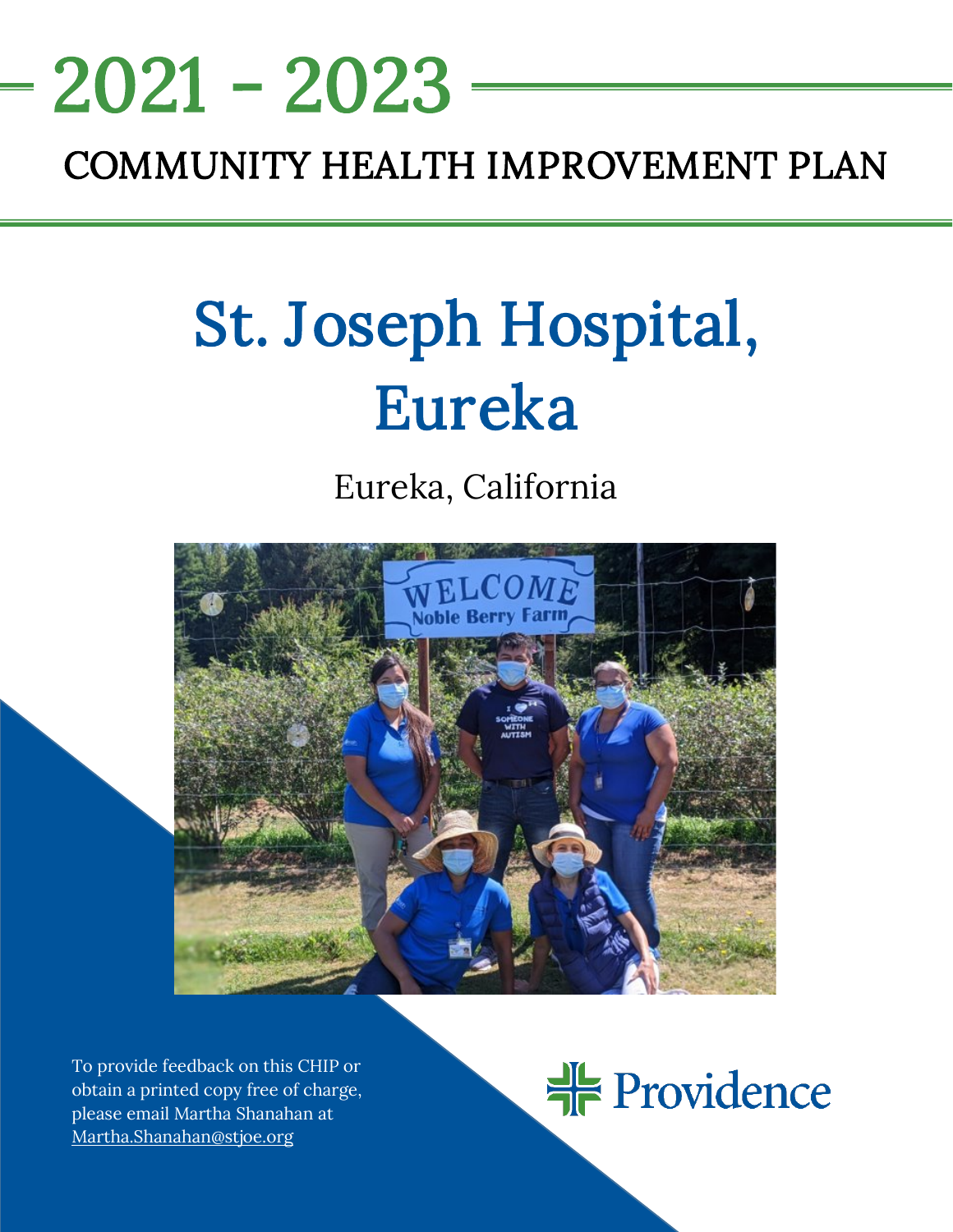# CONTENTS

| Addressing the Needs of the Community: 2021-2023 Key Community Benefit Initiatives and |
|----------------------------------------------------------------------------------------|
|                                                                                        |
|                                                                                        |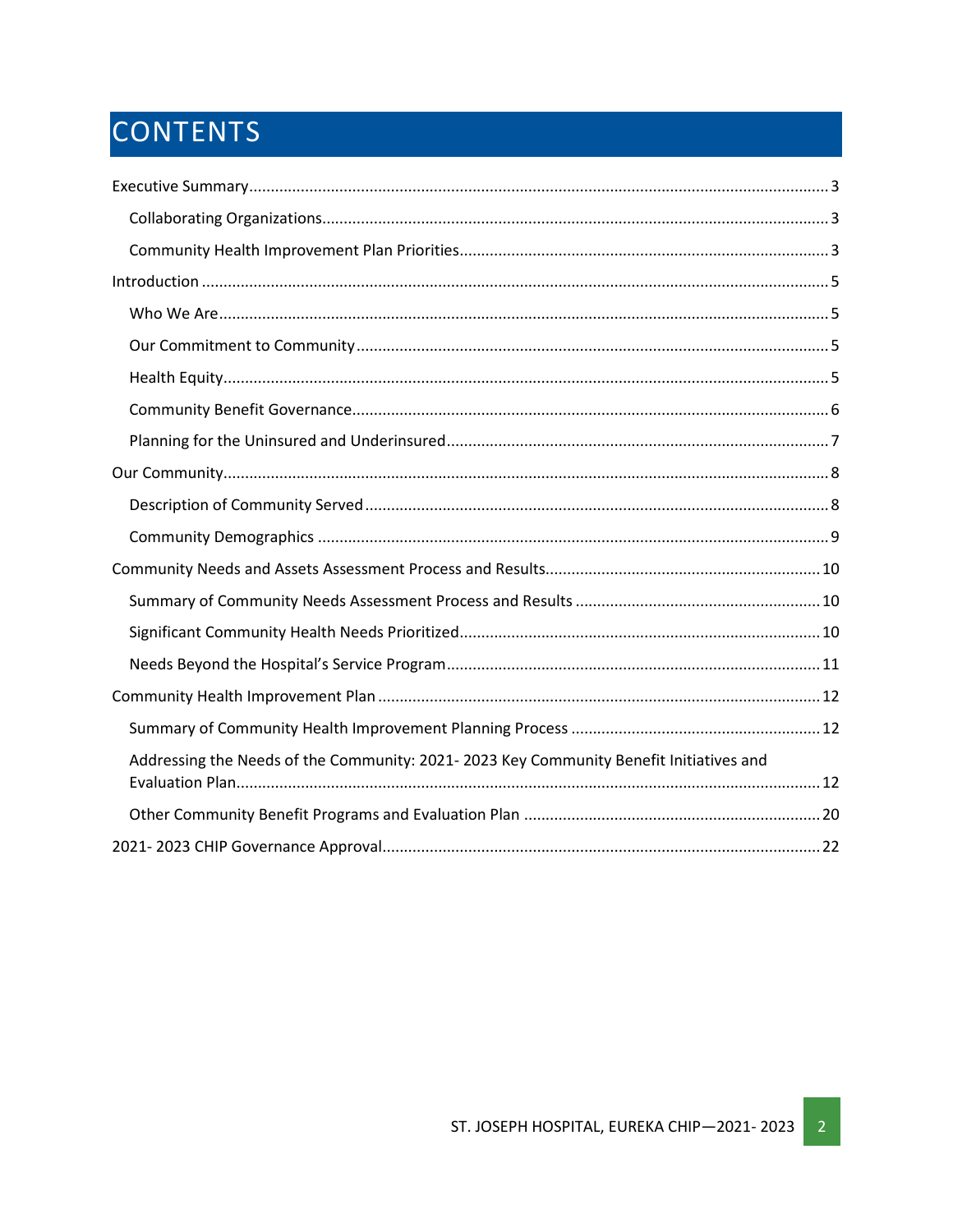# <span id="page-2-0"></span>EXECUTIVE SUMMARY

Providence continues its Mission of service in Humboldt County through Redwood Memorial Hospital and St. Joseph Hospital, Eureka. St. Joseph Hospital, Eureka is an acute-care hospital with 138 licensed beds, founded in 1920 and located in Eureka, California. St. Joseph Hospital's service area is the entirety of Humboldt County, including 134,707 people.

Redwood Memorial Hospital and St. Joseph Hospital, Eureka dedicate resources to improve the health and quality of life for the communities in Humboldt County, with special emphasis on the needs of the economically poor and vulnerable. During the most recent fiscal year, the hospitals provided \$23,849,299 in Community Benefit in response to unmet needs.

The Community Health Needs Assessment (CHNA) is an opportunity for St. Joseph Hospital, Eureka to engage the community every three years with the goal of better understanding community strengths and needs. The results of the CHNA are used to guide and inform efforts to better address the needs of the community. Through a mixed-methods approach, using quantitative and qualitative data, the CHNA process relied on several sources of information: state and national public health data, qualitative data from interviews with community stakeholders and listening sessions with service providers, and hospital utilization data.

# <span id="page-2-1"></span>Collaborating Organizations

Redwood Memorial Hospital and St. Joseph Hospital, Eureka collaborated to complete the 2021-2023 Community Health Improvement Plan for their shared service area.

# <span id="page-2-2"></span>Community Health Improvement Plan Priorities

As a result of the findings of our [2020 CHNA](https://www.providence.org/about/annual-report/chna-and-chip-reports) and through a prioritization process aligned with our Mission, resources, and hospital strategic plan, St. Joseph Hospital, Eureka will focus on the following areas for its 2021-2023 Community Benefit efforts:

#### PRIORITY 1: MENTAL HEALTH AND SUBSTANCE USE SERVICES

Mental health and substance use are interconnected with many other community needs, including the following: child abuse/neglect, economic insecurity, a lack of opportunities, racism, and discrimination. Residents of Humboldt County experience barriers to accessing needed behavioral health services due to a lack of inpatient care, insufficient psychiatrists and counselors, cost of care, stigma, and transportation.

#### PRIORITY 2: HOMELESSNESS / LACK OF SAFE, AFFORDABLE HOUSING

The lack of affordable, safe housing stock in Humboldt County contributes to individuals with low incomes living unhoused or in overcrowded and unhealthy living conditions. In Humboldt County, there is a lack of available housing along the entire spectrum, particularly permanent-supportive housing. Housing discrimination, a lack of services for people experiencing homelessness, and a lack of support services for people once they are housed also contribute to the housing challenges.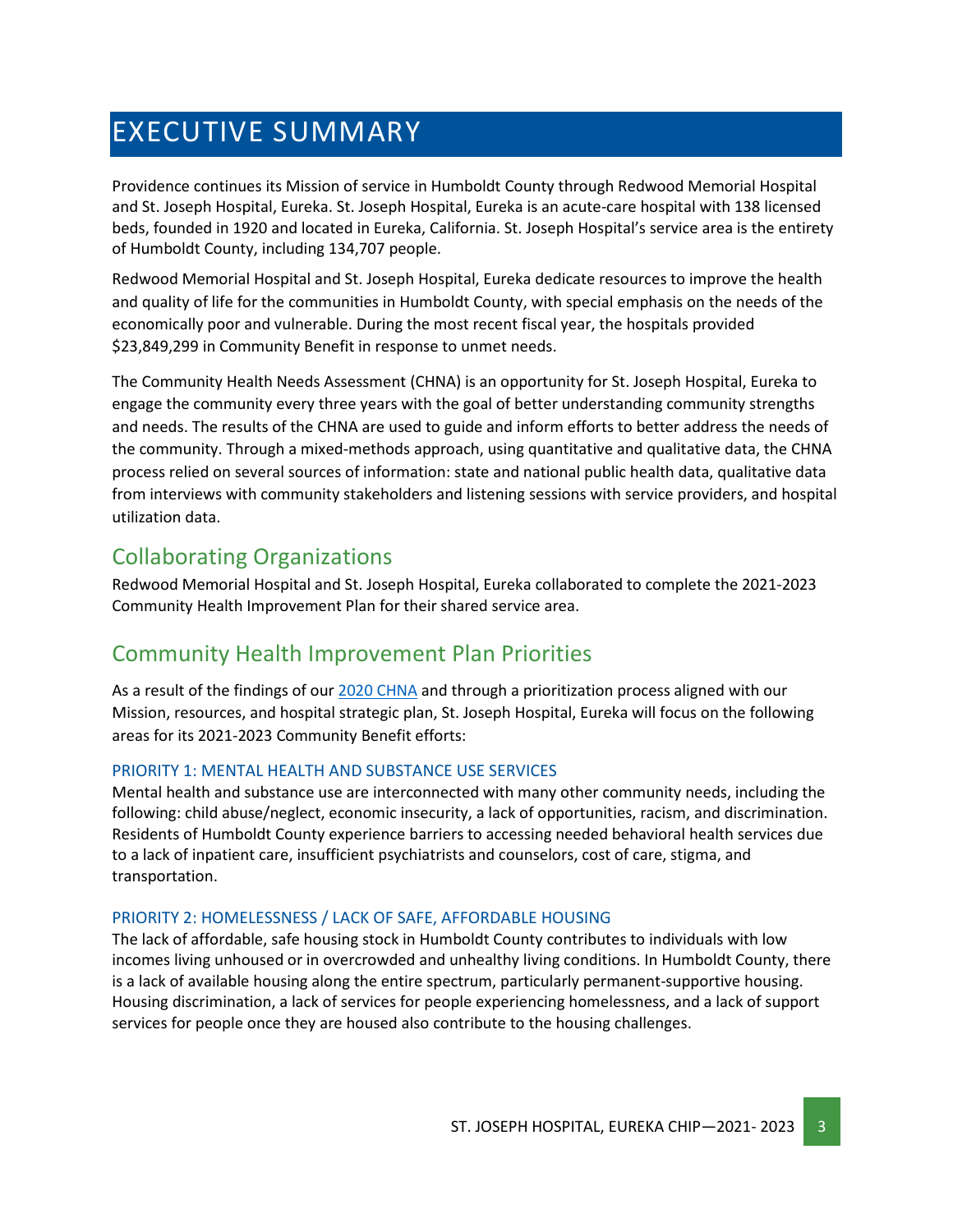#### PRIORITY 3: RACISM AND DISCRIMINATION

Racism and historical trauma prevent Black, Brown, Indigenous, and People of Color (BBIPOC) from receiving high-quality, respectful, and responsive health care services and negatively effects mental health. Racism and discrimination contribute to economic insecurity, housing instability, and inequitable educational opportunities.

#### PRIORITY 4: ACCESS TO HEALTH CARE

There is an overall lack of primary care providers and specialists within Humboldt County. Transportation especially, but also cost of care and hours of appointments, are barriers to care. There is a lack of culturally responsive and linguistically appropriate care for Latino/a and Native American communities, as well as a lack of respectful and competent services for transgender youth.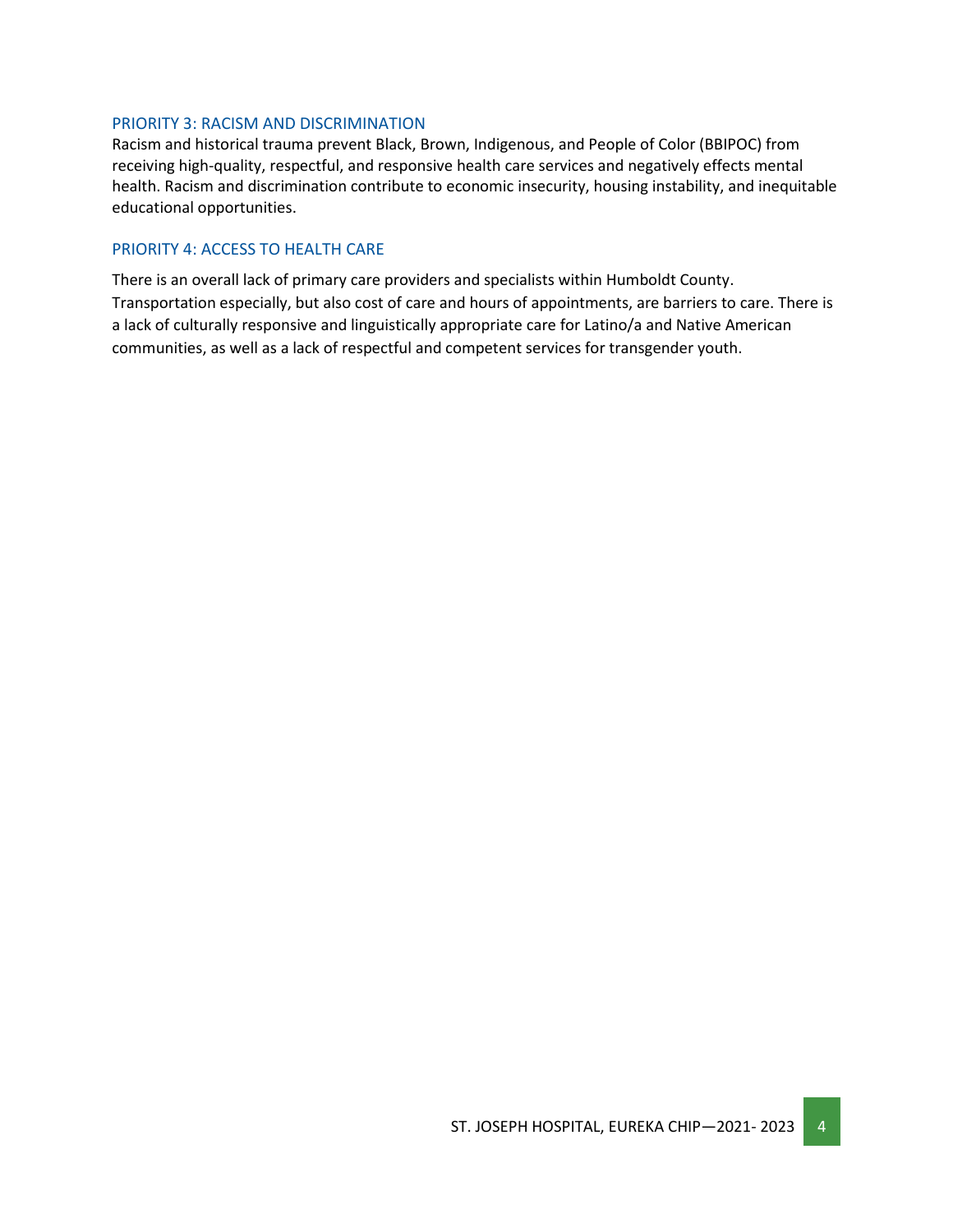# <span id="page-4-0"></span>INTRODUCTION

#### <span id="page-4-1"></span>Who We Are

| <b>Our Mission</b> | As expressions of God's healing love, witnessed through the ministry of Jesus,<br>we are steadfast in serving all, especially those who are poor and vulnerable. |
|--------------------|------------------------------------------------------------------------------------------------------------------------------------------------------------------|
| <b>Our Vision</b>  | Health for a Better World.                                                                                                                                       |
| <b>Our Values</b>  | Compassion $-$ Dignity $-$ Justice $-$ Excellence $-$ Integrity                                                                                                  |

St. Joseph Hospital is an acute-care hospital founded in 1920 and located in Eureka, California. The hospital has 138 licensed beds, 130 of which are currently available, and a campus that is approximately 11.5 acres in size. St. Joseph Hospital has a staff of more than 1,150 and professional relationships with more than 300 local physicians. Major programs and services offered to the community include Level III trauma center and emergency services, maternity and infant care – including the region's only Level II NICU – cancer program, cardiac care, neurosciences and orthopedics.

St. Joseph Hospital offer a variety of community-based programs that meet the needs of vulnerable populations and focus on health equity, primary prevention, health promotion, and community building.

# <span id="page-4-2"></span>Our Commitment to Community

St. Joseph Hospital dedicates resources to improve the health and quality of life for the communities we serve. During the most recent fiscal year, our Humboldt County hospitals, Redwood Memorial and St. Joseph, provided \$23,849,299 in Community Benefit<sup>1</sup> in response to unmet needs and to improve the health and well-being of those we serve in Humboldt County.

# <span id="page-4-3"></span>Health Equity

At Providence, we acknowledge that all people do not have equal opportunities and access to living their fullest, healthiest lives due to systems of oppression and inequities. We are committed to ensuring health equity for all by addressing the underlying causes of racial and economic inequities and health disparities. Our Vision is "Health for a Better World," and to achieve that we believe we must address not only the clinical care factors that determine a person's length and quality of life, but also the social and economic factors, the physical environment, and the health behaviors that all play an active role in determining health outcomes.

<span id="page-4-4"></span> $1$  Per federal reporting and guidelines from the Catholic Health Association.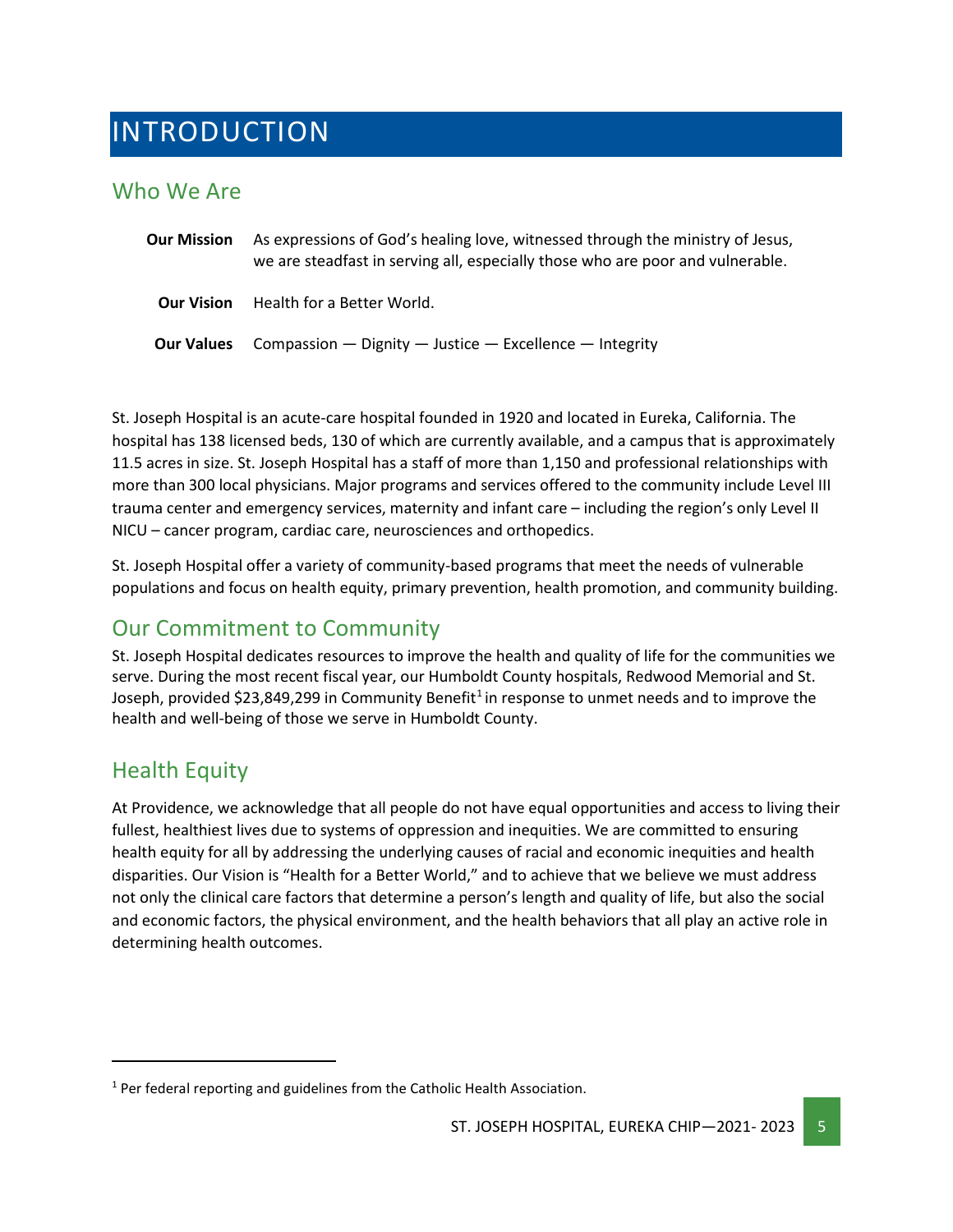To ensure that equity is foundational to our CHIP, we have developed an equity framework that outlines the best practices that each of our hospital will implement when completing a CHIP. These practices include, but are not limited to the following:

#### *Figure 1. Best Practices for Centering Equity in the CHIP*



### <span id="page-5-0"></span>Community Benefit Governance

St. Joseph Hospital demonstrates organizational commitment to the community benefit process through the allocation of staff time, financial resources, participation and collaboration with community partners. The Northern California Regional Director of Community Health Investment and the local Humboldt County Director of Community Health Investment are responsible for coordinating implementation of State and Federal 501r requirements.

The Community Benefit Committee (CBC) is the board appointed oversight committee of the Community Health Investment department at St. Joseph Hospital. The CBC is composed of Providence St. Joseph Hospital community board members, internal Providence stakeholders and staff (Chief Executive or designee, mission leader, community health leaders) and external community stakeholders representing subject matter experts and community constituencies (i.e., faith based, FQHC's, mental health, homeless services, education, and Public Health). The Community Benefit Committee reviewed the data collected in the 2020 Community Health Needs Assessment process to identify and prioritize the top health-related needs in Humboldt County for this 2021-2023 CHIP. The committee also oversees and governs budget, investments, program continuation or discontinuation, populations of focus and community-wide engagement.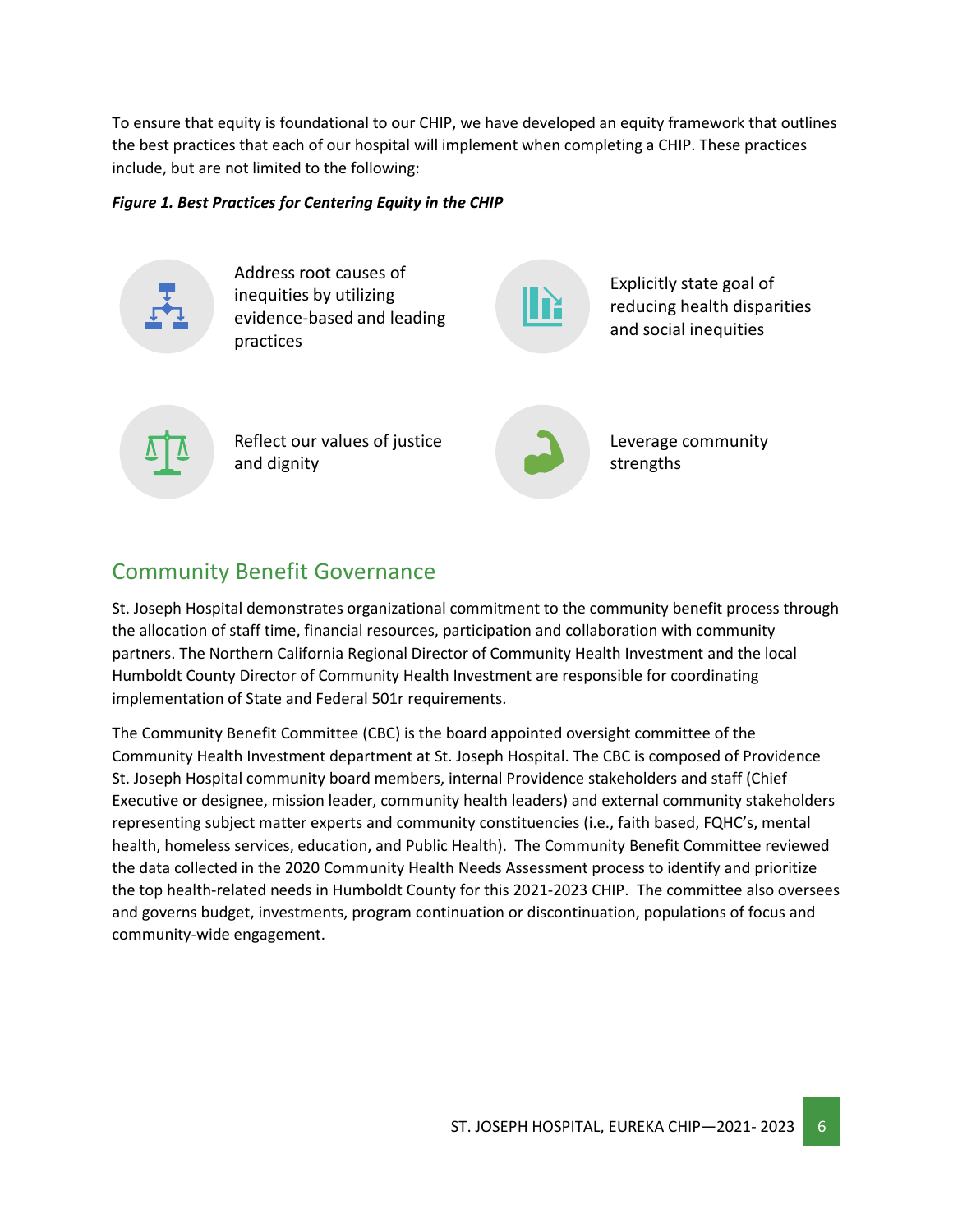# <span id="page-6-0"></span>Planning for the Uninsured and Underinsured

Our Mission is to provide quality care to all our patients, regardless of ability to pay. We believe that no one should delay seeking needed medical care because they lack health insurance. That is why St. Joseph Hospital has a Financial Assistance Program (FAP) that provides free or discounted services to eligible patients.

One way St. Joseph Hospital informs the public of FAP is by posting notices. Notices are posted in high volume inpatient and outpatient service areas. Notices are also posted at locations where a patient may pay their bill. Notices include contact information on how a patient can obtain more information on financial assistance as well as where to apply for assistance. These notices are posted in English and Spanish and any other languages that are representative of 5% or greater of patients in the hospital's service area. All patients who demonstrate lack of financial coverage by third party insurers are offered an opportunity to complete the Patient Financial Assistance Application and are offered information, assistance, and referral as appropriate to government sponsored programs for which they may be eligible. For information on our Financial Assistance Program go to: [https://www.stjosephhealth.org/patients-visitors/billing-payment/.](https://www.stjosephhealth.org/patients-visitors/billing-payment/)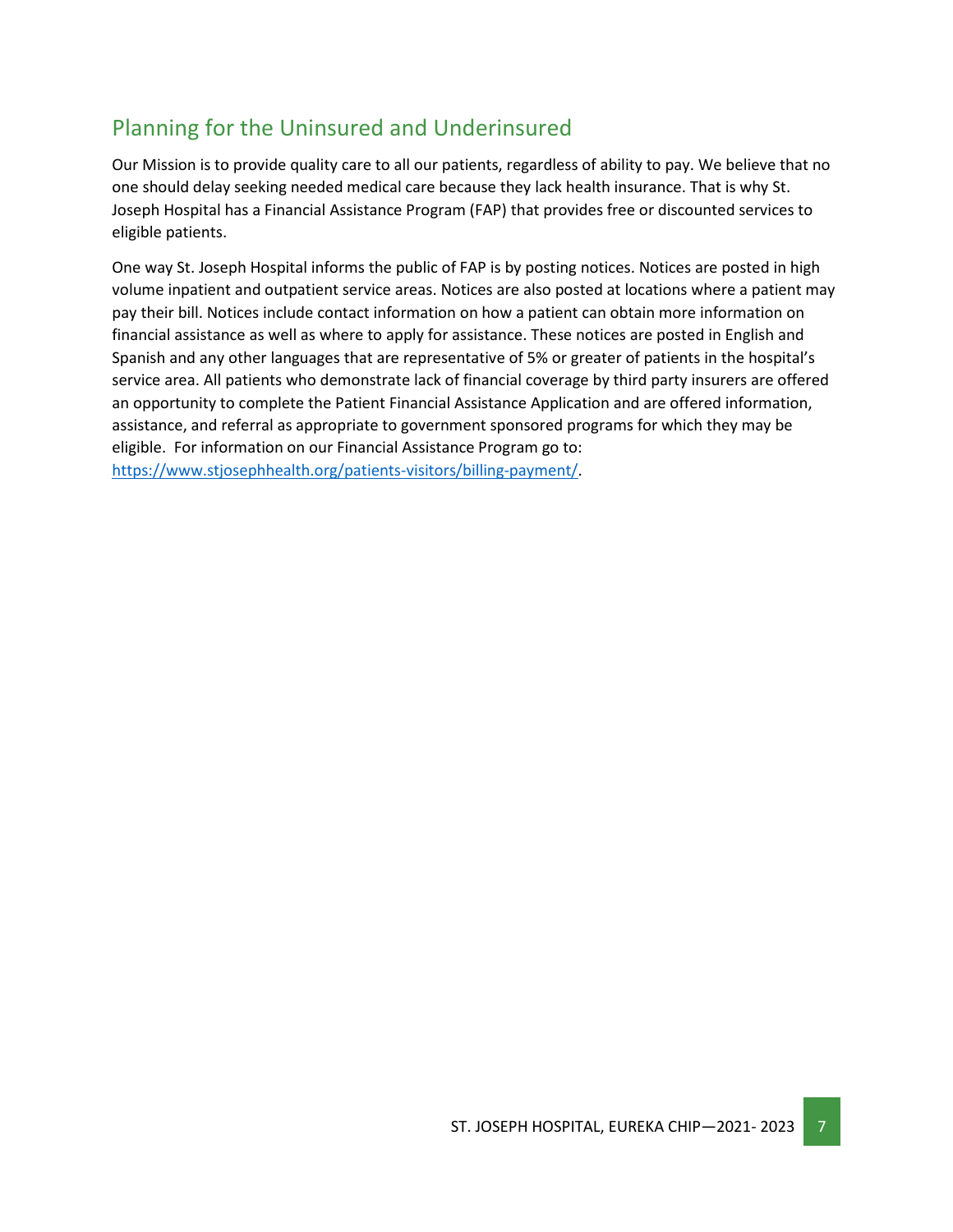# <span id="page-7-0"></span>OUR COMMUNITY

# <span id="page-7-1"></span>Description of Community Served

St. Joseph Hospital's service area is Humboldt County and includes a population of approximately 135,000 people.

#### *Figure 1. Humboldt Service Area*



Of the over 134,000 permanent residents of Humboldt County, roughly 59% live in the "high need" area, defined by lower life expectancy at birth, lower high school graduation rates, and more households at or below 200% FPL compared to census tracts across the county. For reference, in 2020, 200% FPL represents an annual household income of \$52,400 or less for a family of four. These households are more likely to regularly make spending tradeoffs regarding utilities, rent, groceries, medicine, and other basic expenses.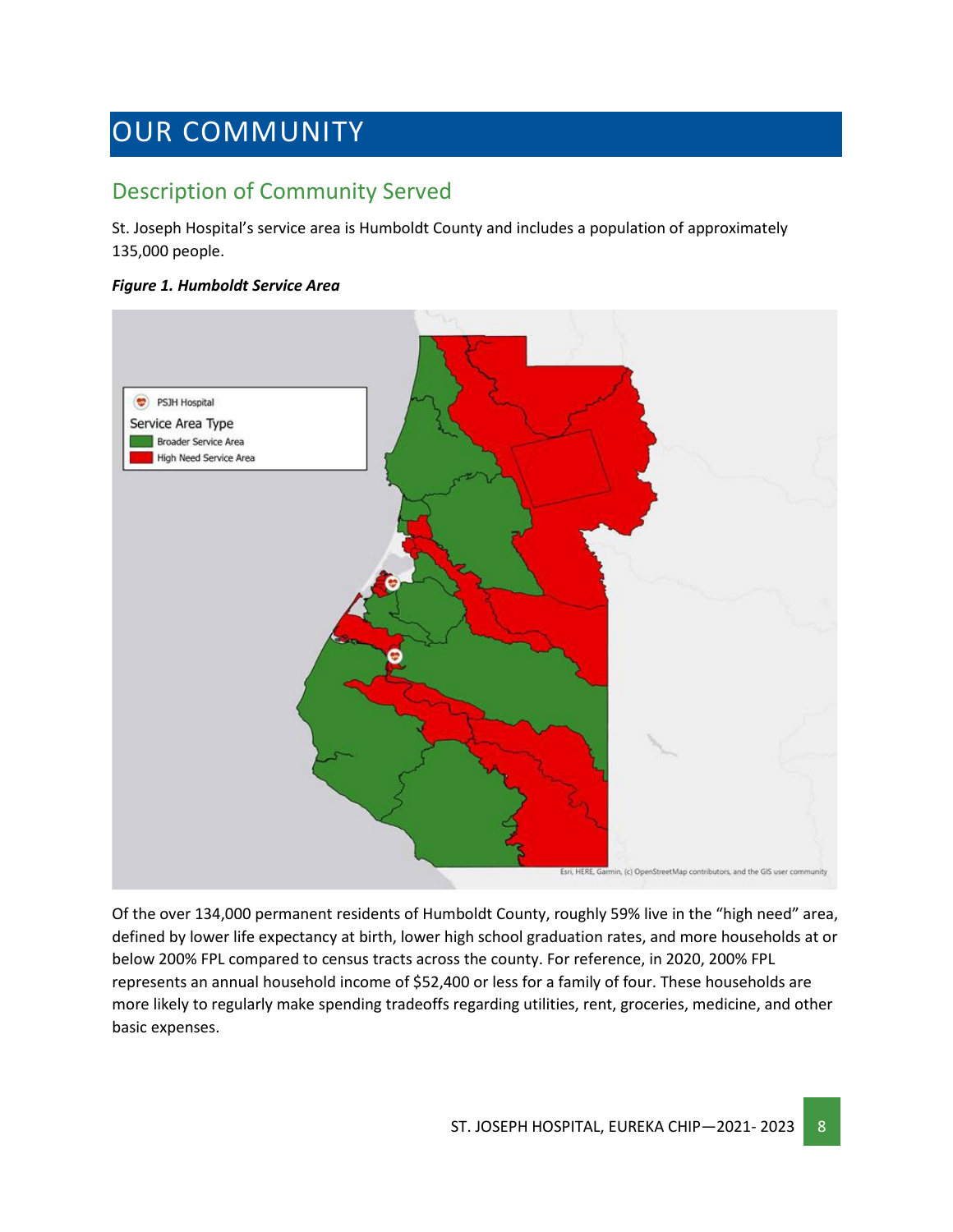# <span id="page-8-0"></span>Community Demographics

#### POPULATION AND AGE DEMOGRAPHICS

For the most part, the age distribution is roughly proportional across Humboldt County geographies, with those aged between 18 and 34 slightly more likely to live in a high need area, likely young families and those in and around college towns. Those aged 65-84 are less likely to live in a high need area, perhaps due in part to secondary and/or vacation homes.

The male-to-female ratio is approximately equal across geographies.

Approximately 9% of residents of Humboldt County are veterans, nearly double the state level of 5%.

#### POPULATION BY RACE AND ETHNICITY

Those who self-identify as Hispanic are slightly more likely to live in a high need area compared to their non-Hispanic peers. The American Indian population is much more likely to live in a high need area, as are those who identify as "other race."

#### SOCIOECONOMIC INDICATORS

#### *Table 1. Income Indicators for Humboldt County Service Area*

| Indicator                                                                                                                                                            | <b>Broader Service</b><br>Area | <b>High Need</b><br><b>Service Area</b> | <b>Humboldt</b><br>County |
|----------------------------------------------------------------------------------------------------------------------------------------------------------------------|--------------------------------|-----------------------------------------|---------------------------|
| <b>Median Income</b><br>Data Source: American Community Survey<br>Year: 2019                                                                                         | \$53,762                       | \$37,484                                | \$44,119                  |
| <b>Percent of Renter Households with</b><br><b>Severe Housing Cost Burden</b><br>Data Source: American Community Survey<br>Year: Estimates based on 2013 - 2017 data | 28.6%                          | 31.3%                                   | 30.5%                     |

The median income in the high need service area is about \$6,600 lower than Humboldt County. There is about a \$16,000 difference in median income between the broader service area and the high need service area.

Severe housing cost burden is defined as households that are spending 50% or more of their income on housing costs. On average, approximately 30% of households in Humboldt County are severely housing cost burdened. In the high need service area, 31% of renter households are severely housing cost burdened. Within the total service area, there are census tracts in which 40% to 56% of households are experiencing severe housing cost burden.

**Full demographic and socioeconomic information for the service area can be found in th[e 2020 CHNA](https://www.providence.org/about/annual-report/chna-and-chip-reports)  [for St. Joseph Hospital, Eureka.](https://www.providence.org/about/annual-report/chna-and-chip-reports)**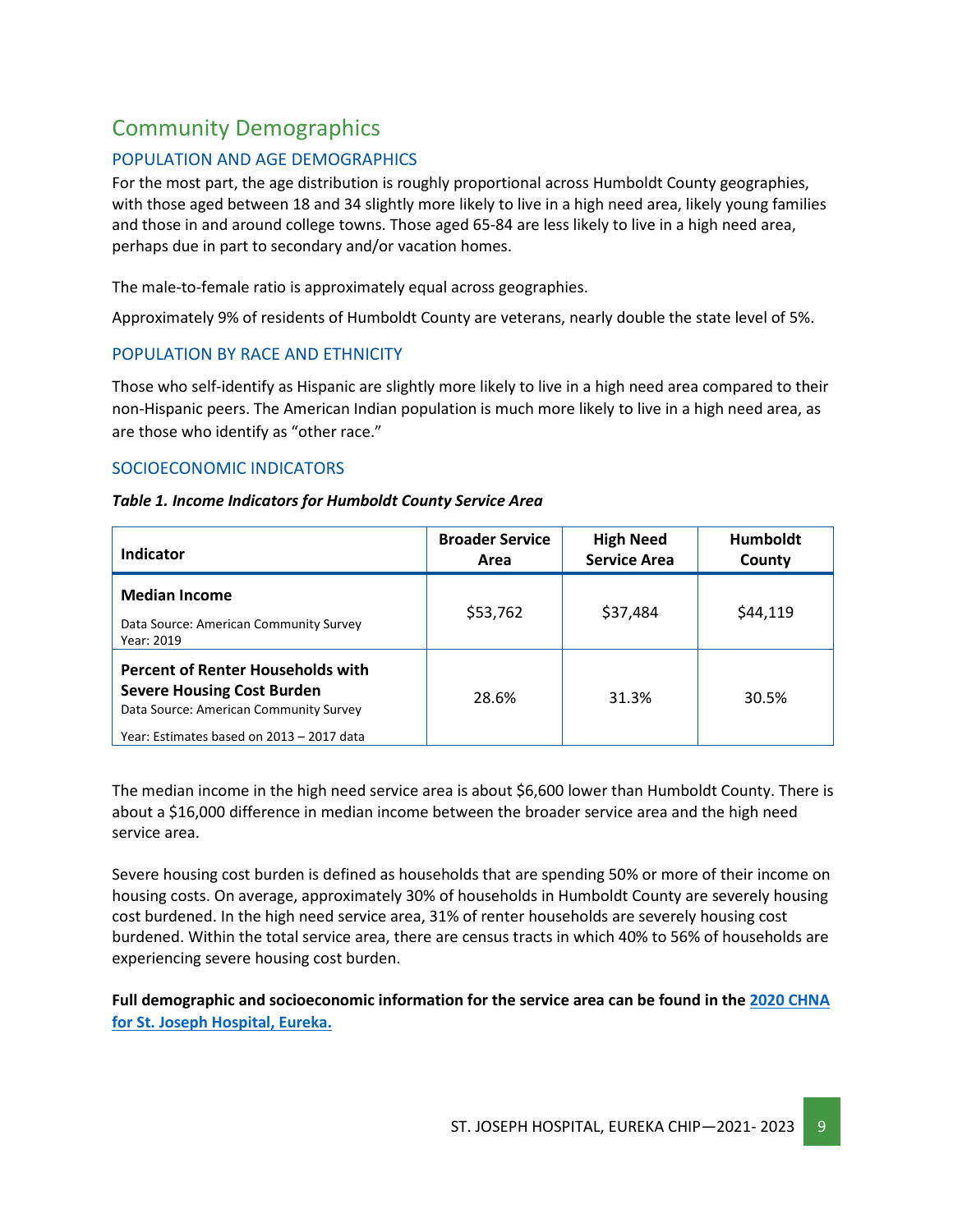# <span id="page-9-0"></span>COMMUNITY NEEDS AND ASSETS ASSESSMENT PROCESS AND RESULTS

### <span id="page-9-1"></span>Summary of Community Needs Assessment Process and Results

The Community Health Needs Assessment (CHNA) process is based on the understanding that health and wellness are influenced by factors within our communities, not only within medical facilities. In gathering information on the communities served by the hospital, we looked not only at the health conditions of the population, but also at socioeconomic factors, the physical environment, and health behaviors. Additionally, we invited key stakeholders and community members to provide additional context to the quantitative data through qualitative data in the form of interviews and listening sessions. As often as possible, equity is at the forefront of our conversations and presentation of the data, which often have biases based on collection methodology.

# <span id="page-9-2"></span>Significant Community Health Needs Prioritized

The list below summarizes the rank ordered significant health needs identified through the 2020 Community Health Needs Assessment process:

#### PRIORITY 1: MENTAL HEALTH & SUBSTANCE USE SERVICES

Mental health and substance use are recognized as being interconnected with several other community needs, with a history of trauma, child abuse/neglect, poverty, and a lack of opportunities as contributors to both mental health challenges and substance use disorders. Experiences with racism and discrimination also contribute to behavioral health needs. There is a lack of mental health and substance use services in the community; specifically, local inpatient care for adults and youth with a serious mental illness as well as follow-up care for patients once discharged, and general support for families (new parents, infants, and early development). There are insufficient psychiatrists and counselors to meet the community need, especially providers for youth, people who are uninsured, and/or Spanishspeaking residents, as well as insufficient harm reduction services (safe and legal injection sites and syringe exchange programs). Barriers to addressing these behavioral health needs include stigma, cost of care, transportation to services within and outside of the community, and a lack of continuity of care due to provider turnover.

#### PRIORITY 2: HOMELESSNESS / LACK OF SAFE, AFFORDABLE HOUSING

The lack of affordable, safe housing stock in Humboldt County contributes to individuals with low incomes living unhoused or in overcrowded and unhealthy living conditions. Housing is recognized as being foundational to one's health; people who are stably housed are better able to care for their physical and mental health and remain employed. There is a lack of available housing along the entire spectrum: shelters, supportive housing, family-friendly transitional housing, permanent-supportive housing, and low- and very low-income housing. There is also a lack of services for people experiencing homelessness, such as showers and adult day centers, as well as support services for people once they are housed. Housing stability and affordability for young people and mixed status families is of particular concern. Housing discrimination contributes to Black, Brown, Indigenous, and People of Color (BBIPOC) having more difficulty accessing good-quality, affordable housing.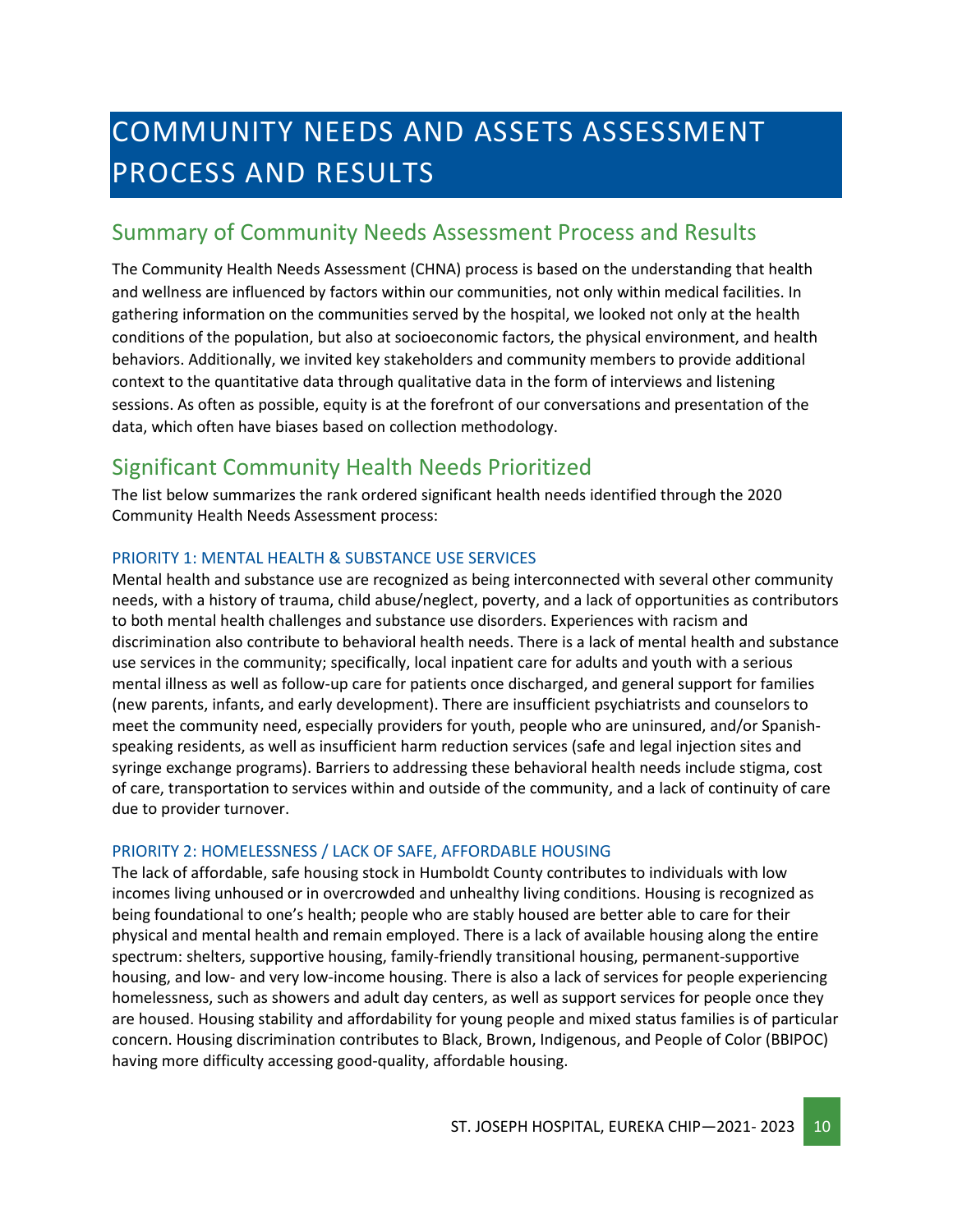#### PRIORITY 3: RACISM AND DISCRIMINATION

Racism and historical trauma prevent BBIPOC from receiving high-quality, respectful, and responsive health care services. The recent history of forced sterilization of Native American people and experimentation on Black people has contributed to distrust of health care. Stakeholders noted a "corrosive effect" of racism on the mental health of BBIPOC, particularly Native American communities in Humboldt County. The unjust treatment of Latino/a workers by employers and discriminatory housing practices prevent BBIPOC from accessing good-quality, affordable housing. Racism is evident in education, with BBIPOC students, particularly Native students, not receiving appropriate special education services and being disproportionately and unfairly disciplined. Stakeholders also shared experiences of racism in legal systems.

#### PRIORITY 4: ACCESS TO HEALTH CARE

There is an overall lack of primary care providers and specialists within Humboldt County. Transportation to care is a consistent barrier for many, but especially older adults, people with disabilities, and those living in rural areas. Reliable public transportation within the county is a challenge, as well as travel to services outside the county, specifically traveling from the hills of Humboldt into Eureka where most services are located. Cost of care is a major barrier for people who are uninsured or underinsured, especially mixed status households. Appointments during work hours and difficulty navigating the health care system are also barriers. There is a lack of culturally responsive and linguistically appropriate care for Latino/a and Native American communities, as well as a lack of respectful and competent services for transgender youth.

### <span id="page-10-0"></span>Needs Beyond the Hospital's Service Program

No hospital facility can address all of the health needs present in its community. We are committed to continuing our Mission through partnership grants with the North Coast Grantmaking Partnership, inkind participation in community collaboratives and community health improvement efforts.

While St. Joseph Hospital will employ strategies to address each of the four significant health needs that were prioritized during the CHNA process, partnerships with community organizations and government agencies are critical for achieving the established goals.

St. Joseph Hospital will collaborate with Open Door Community Health Centers, the Public Health Department, LatinoNet, Centro del Pueblo, Local Tribes, Humboldt State University, the Humboldt Network of Family Resource Centers, local philanthropy, and others to address the community needs and coordinate care and referrals to address unmet needs.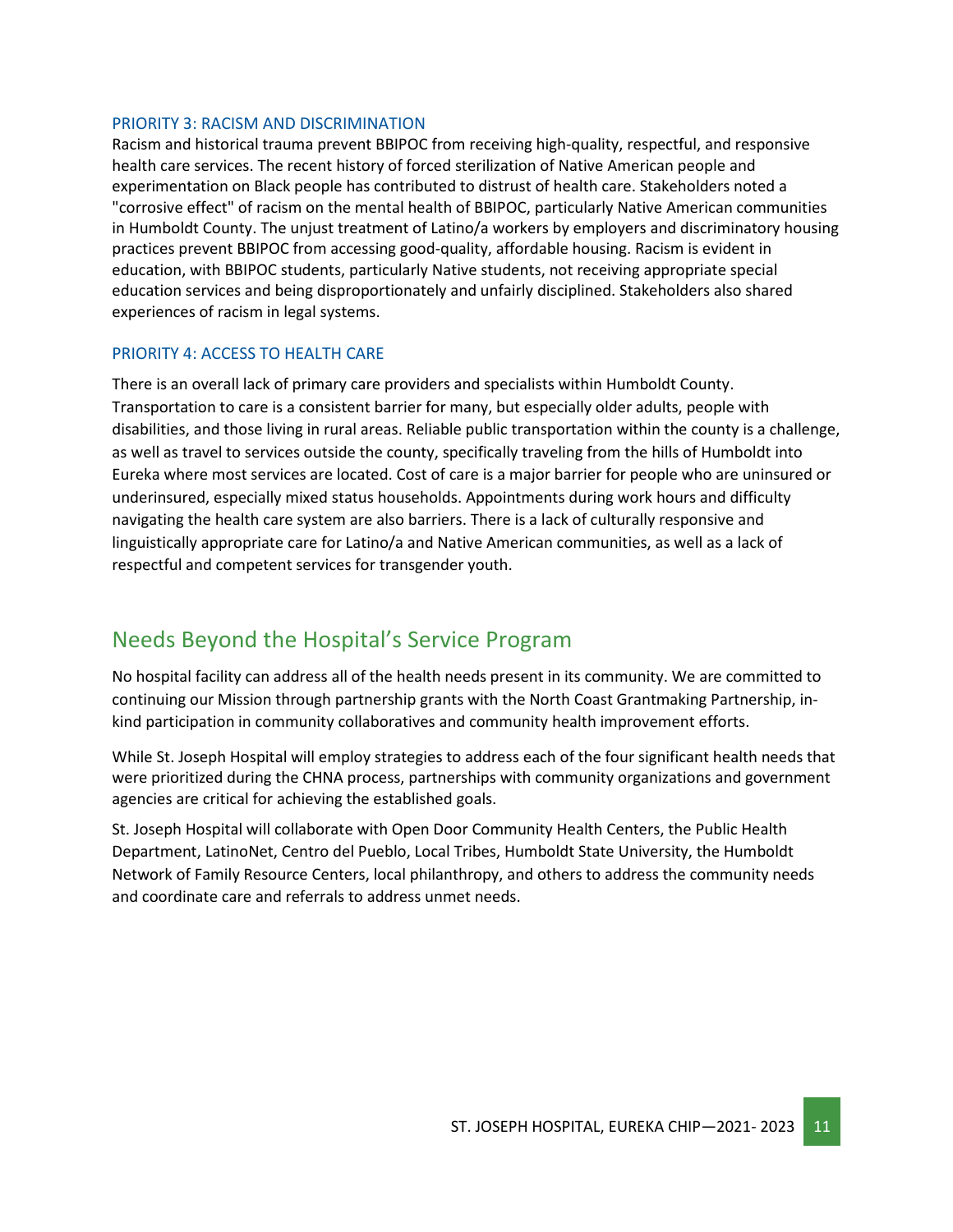# <span id="page-11-0"></span>COMMUNITY HEALTH IMPROVEMENT PLAN

### <span id="page-11-1"></span>Summary of Community Health Improvement Planning Process

The 2021-2023 Community Health Improvement Plan (CHIP) process was impacted by the SARS-CoV-2 virus and COVID-19, which has impacted all of our communities. While we have focused on crisis response, it has required a significant re-direction of resources and reduced community engagement in the CHIP process.

This CHIP is currently designed to address the needs identified and prioritized through the 2020 CHNA, though COVID-19 will have substantial impacts on our community needs. These impacts are likely to exacerbate some of the needs identified, and cause others to rise in level of priority. While this is a dynamic situation, we recognize the greatest needs of our community will change in the coming months, and it is important that we adapt our efforts to respond accordingly. We are committed to supporting, strengthening, and serving our community in ways that align with our Mission, engage our expertise, and leverage our Community Benefit dollars in the most impactful ways.

St. Joseph Hospital's CHIP involves a comprehensive approach lead by the Community Health Investment Program Director and Senior Program Coordinator. This process includes both internal and external stakeholders and subject matter experts. Coordinating within the organization and in our community is critical in leveraging the will and the resources required to improve community health. As part of the comprehensive approach, existing initiatives of St. Joseph Hospital's community benefit investments are reviewed to ensure alignment with 2020 CHNA priorities. The board appointed Community Benefit Committee is engaged throughout the process beginning with the development and approval of the CHNA, followed by CHIP development, review, feedback then final CHIP review and approval.

St. Joseph Hospital anticipates that implementation strategies may change and therefore, a flexible approach is best suited for the development of its response to the CHNA. For example, certain community health needs may become more pronounced and require changes to the initiatives identified by St. Joseph Hospital in the enclosed CHIP.

# <span id="page-11-2"></span>Addressing the Needs of the Community: 2021- 2023 Key Community Benefit Initiatives and Evaluation Plan

#### COMMUNITY NEED ADDRESSED #1: MENTAL HEALTH & SUBSTANCE USE SERVICES *Long-Term Goal(s)*

To reduce substance use disorders (SUD) and mental health conditions through evidence-based and community-led prevention, treatment, and recovery support services that are equitable, high-quality, culturally responsive, and linguistically appropriate, especially for populations with low incomes.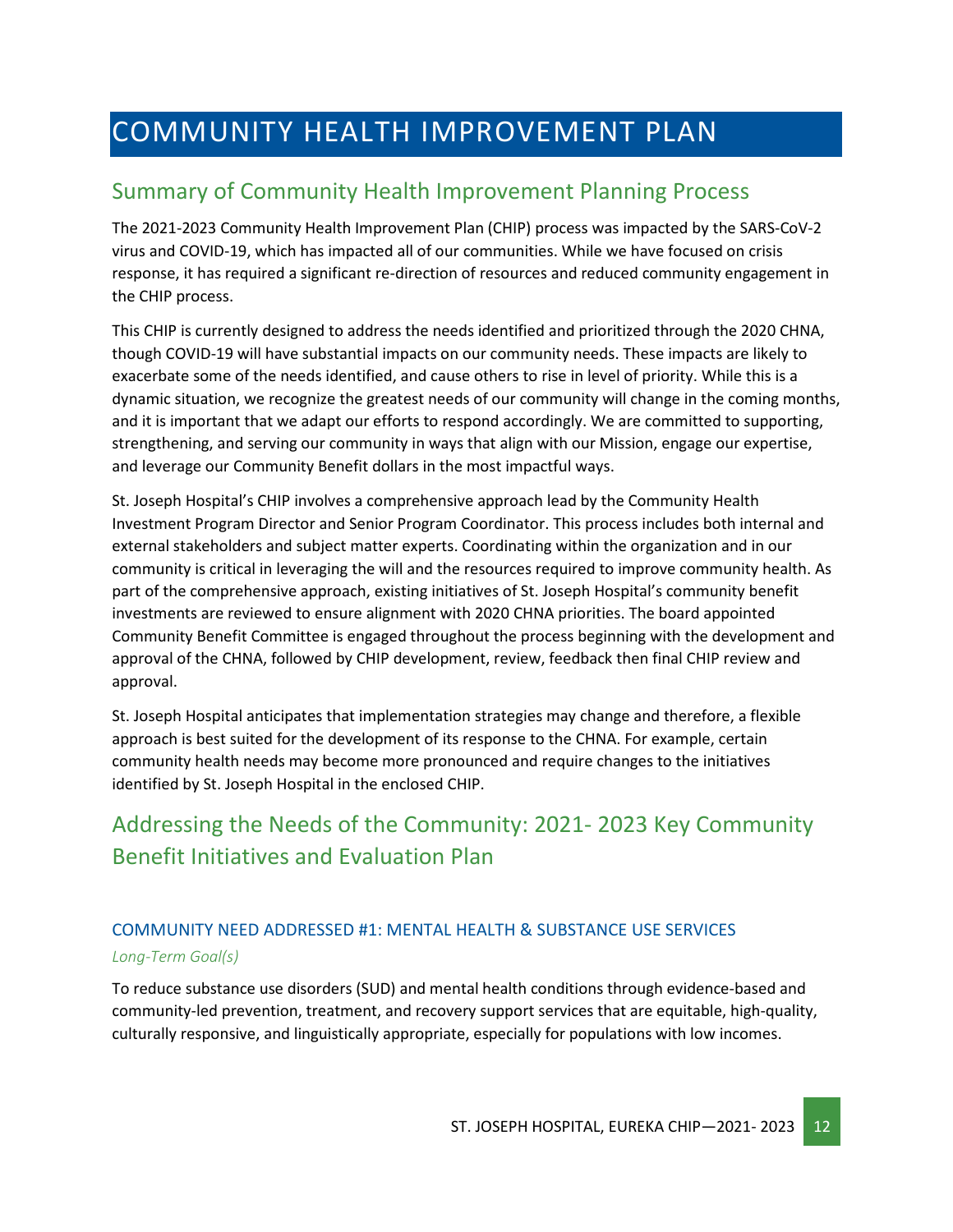|    | <b>Strategy</b>                                                                                                                                                                                                | <b>Population Served</b>                                                                                                                   | <b>Strategy</b><br><b>Measure</b>                                | <b>Baseline</b>                                                                                        | 2023<br><b>Target</b> |
|----|----------------------------------------------------------------------------------------------------------------------------------------------------------------------------------------------------------------|--------------------------------------------------------------------------------------------------------------------------------------------|------------------------------------------------------------------|--------------------------------------------------------------------------------------------------------|-----------------------|
| 1. | Increase local capacity to<br>provide culturally<br>appropriate mental health<br>and SUD treatment<br>services when needed                                                                                     | All of Humboldt<br>County especially<br>youth, Indigenous and<br>Spanish-speaking<br>individuals                                           | # of new or<br>enhanced<br>programs in<br>the local<br>community | $2020 =$<br>1) Waterfront<br>Recovery<br><b>Services</b><br>2) Humboldt RISE<br>project<br>(perinatal) | 3                     |
| 2. | Paso a Paso: Culturally and<br>linguistically appropriate<br>primary prevention classes<br>and events as well as<br>psychotherapy for mild to<br>moderate behavioral<br>health needs                           | Latino and Migrant<br>Populations                                                                                                          | # of<br>individuals<br>served by<br>Paso a Paso                  | $2020 = 966$<br>served with<br>9,356 encounters                                                        | <b>TBD</b>            |
| 3. | <b>CARE Network: Increase</b><br>access to Medication<br><b>Assisted Treatment (MAT)</b><br>for Emergency Room<br>patients via the Substance<br>Use Navigator (SUN) as<br>part of the CA Bridge<br>program     | People who receive<br>care in the SJE<br><b>Emergency Room and</b><br>want treatment for a<br>substance use<br>disorder                    | <b>ED Bridge</b><br>metrics                                      | $2020 = 289$<br>patients seen by<br><b>SUN</b><br>$2020 = 259$ MAT<br>starts                           | <b>TBD</b>            |
| 4. | Maintain support for<br>place-based Community<br>Resource Centers (CRC) in<br>rural pockets of Humboldt<br>County in order to prevent<br>social isolation and<br>promote family and<br>community strengthening | Under-resourced and<br>low-income rural and<br>isolated micro-<br>communities, families<br>and individuals<br>experiencing<br>homelessness | <b>CRC</b><br>Encounters                                         | $2020 = 90,078$<br>encounters                                                                          | <b>TBD</b>            |
| 5. | Enhance the capacity of<br>our community to<br>prevent, educate and<br>intervene early with teen                                                                                                               | Middle and High<br>school age youth                                                                                                        | Work 2 Be<br><b>Well Metrics</b>                                 | N/A                                                                                                    | <b>TBD</b>            |

*Table 2. Strategies and Strategy Measures for Addressing Behavioral Health Services*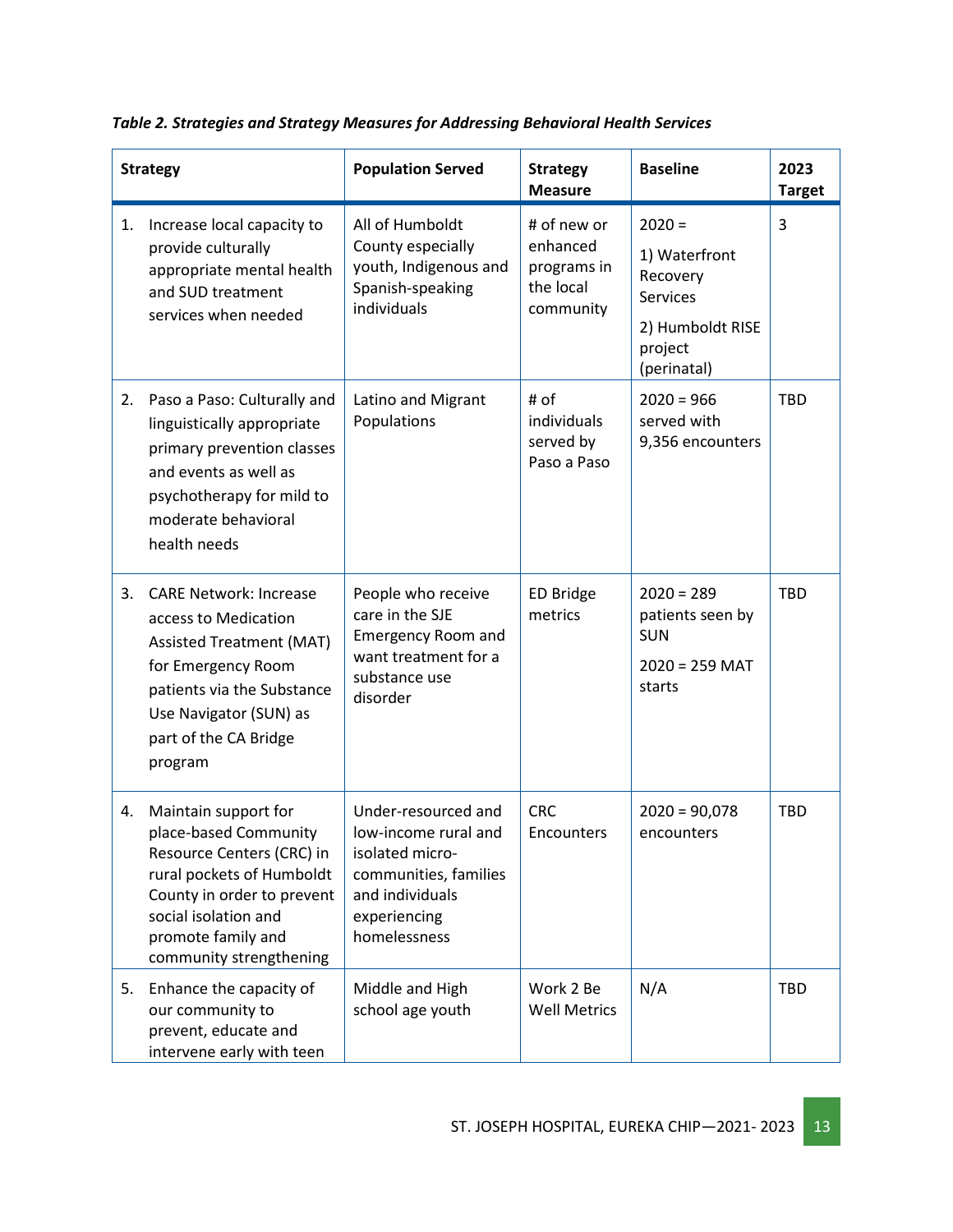|    | mental health, wellness<br>and resilience                             |                                           |                                  |     |     |
|----|-----------------------------------------------------------------------|-------------------------------------------|----------------------------------|-----|-----|
| 6. | Support a culturally<br>diverse BH pipeline in the<br>local community | Representative of the<br>community served | Participation<br>and<br>advocacy | N/A | TBD |

#### *Evidence Based Sources and Community Wisdom*

St. Joseph Hospital believes in working upstream to prevent behavioral health concerns as well as responding to immediate needs for crisis interventions. This CHIP includes both primary prevention and crisis intervention strategies and pulls from the following sources:

- SAMHSA [Substance Abuse and Mental Health Services Administration](https://www.samhsa.gov/)
- [Mental Health & Resilience Support for Teens and Adults \(work2bewell.org\)](https://work2bewell.org/)
- [Home | Prevention Institute](https://www.preventioninstitute.org/)
- [Community Health Workers \(Promotores\) | Minority Health | CDC](https://www.cdc.gov/minorityhealth/promotores/index.html)
- [Board of Behavioral Sciences \(BBS\) \(ca.gov\)](https://www.bbs.ca.gov/)
- [Home | NAMI: National Alliance on Mental Illness](https://www.nami.org/Home)
- Our Team [Warrior Institute \(thewarriorinstitute.org\)](http://www.thewarriorinstitute.org/our-team)
- [Social Cohesion | Healthy People 2020](https://www.healthypeople.gov/2020/topics-objectives/topic/social-determinants-health/interventions-resources/social-cohesion)

#### *Resource Commitment*

St. Joseph Hospital will commit staff time across the Community Health Investment programs including Paso a Paso, CARE Network and Community Resource Centers, provide grants to local partners and facilitate funding from various health system sources. In partnership with the Providence Government and Public Affairs division, local CHI leaders will advocate for increased access to mental health and substance use care with focused community-based solutions.

#### *Key Community Partners*

St. Joseph Hospital values cross-sector collaboration and believes that non-profit organizations, schools, private business and government must work together to solve community-level problems. We plan to collaborate with the following organizations to address this need:

- Waterfront Recovery Services
- Open Door Community Health Centers
- United Indian Health Services
- County of Humboldt, Department of Health and Human Services
- North Coast Health Improvement and Information Network
- First 5 Humboldt
- Humboldt State University
- College of the Redwoods
- Humboldt Network of Family Resource Centers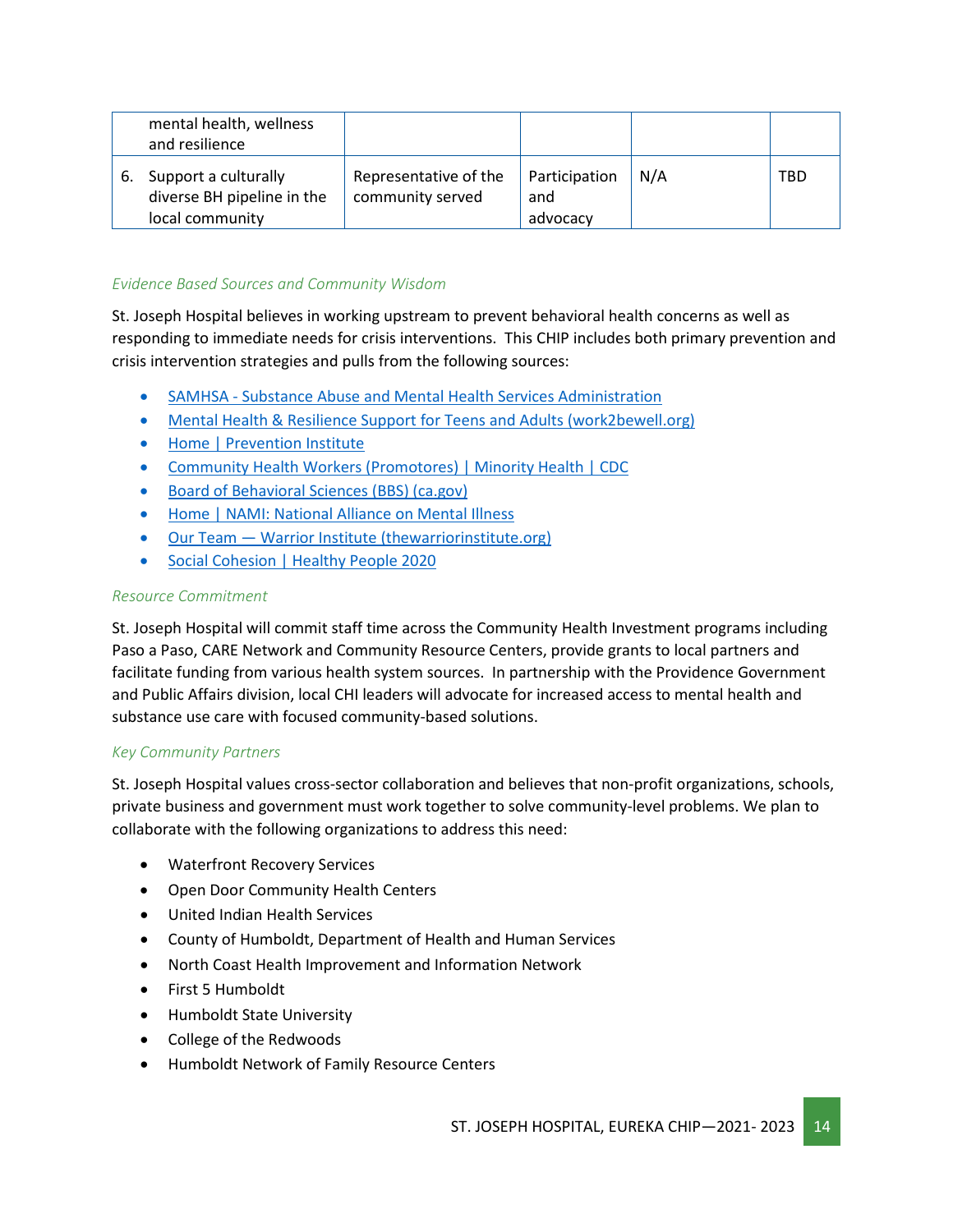- Work 2 Be Well
- Local school districts

#### COMMUNITY NEED ADDRESSED #2: HOMELESSNESS / LACK OF SAFE, AFFORDABLE HOUSING *Long-Term Goal(s)*

A sufficient supply of safe, affordable housing units to ensure that all people in the community have access to a healthy place to live that meets their needs.

#### *Table 3. Strategies and Strategy Measures for Addressing Homelessness / Lack of Safe, Affordable Housing*

| <b>Strategy</b> |                                                                                                                                                                     | <b>Population Served</b>                                                                                                                               | <b>Strategy</b><br><b>Measure</b>                                                                    | <b>Baseline</b>                                                        | 2023 Target                                                               |
|-----------------|---------------------------------------------------------------------------------------------------------------------------------------------------------------------|--------------------------------------------------------------------------------------------------------------------------------------------------------|------------------------------------------------------------------------------------------------------|------------------------------------------------------------------------|---------------------------------------------------------------------------|
| 1.              | Support the<br>development of<br>affordable housing stock,<br>including innovative<br>models of permanent<br>supportive housing (PSH)                               | Chronically<br>homeless and very-<br>low-income<br>individuals and<br>families; seniors and<br>individuals on a<br>fixed-income                        | Units of PSH<br>Financial<br>contributions                                                           | $2020 = 10$<br>units at Onyx<br>House<br>$2020 = $300k$<br>contributed | 100 units<br>Alignment<br>with Care<br>for the Poor<br>spend down<br>plan |
| 2.              | Leverage resources<br>through partnerships and<br>CHI programs to<br>expand supportive<br>services for those<br>unstably housed and<br>experiencing<br>homelessness | Individuals<br>experiencing or at<br>risk of experiencing<br>homelessness,<br>including older<br>adults, Latino<br>families and migrant<br>populations | # of encounters<br>related to<br>housing<br>stability and<br>homeless<br>services by CHI<br>programs | N/A                                                                    | <b>TBD</b>                                                                |
| 3.              | Invest in the<br>maintenance and<br>expansion of homeless<br>respite and recuperative<br>care beds coupled with<br>complex care<br>management services              | People who are<br>experiencing<br>homelessness                                                                                                         | # of respite or<br>recuperative<br>care beds<br># of patients<br>enrolled                            | $2020 = 15$<br>respite beds<br>$2020 = 63$<br>patients<br>enrolled     | <b>TBD</b>                                                                |

*Evidence Based Sources and Community Wisdom*

- [Housing is Health | Providence](https://www.providence.org/lp/housing-is-health)
- [National Institute for Medical Respite Care \(nimrc.org\)](https://nimrc.org/)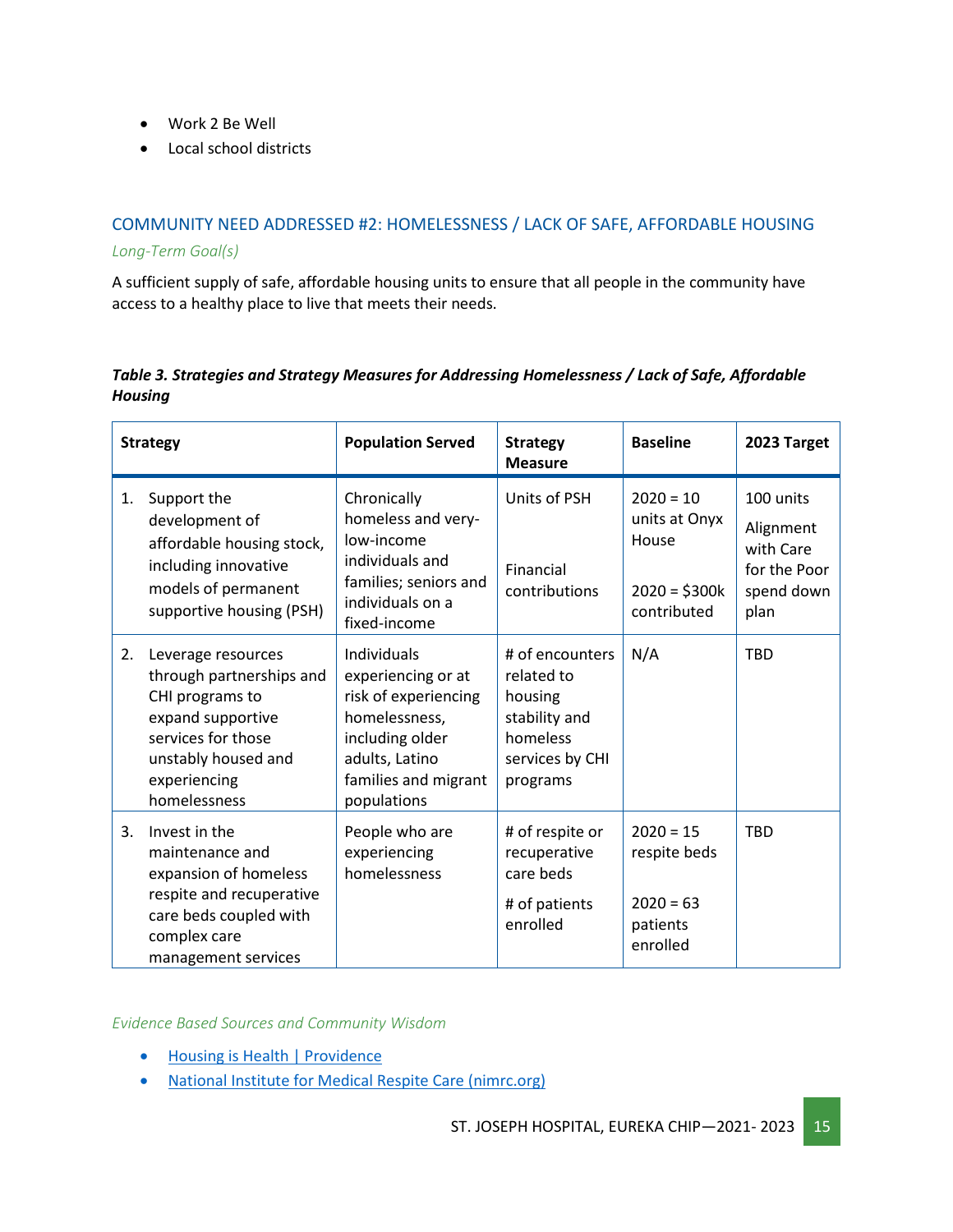- [National Health Care for the Homeless Council | Quality. Access. Justice. Community \(nhchc.org\)](https://nhchc.org/)
- [Reduce poverty by improving housing stability | Urban Institute](https://www.urban.org/urban-wire/reduce-poverty-improving-housing-stability)
- [Housing Instability | Healthy People 2020](https://www.healthypeople.gov/2020/topics-objectives/topic/social-determinants-health/interventions-resources/housing-instability)

#### *Resource Commitment*

St. Joseph Hospital will commit staff time from its Community Health Investment department as well as grants and restricted funding. Approximately \$3,500,000 in Care for the Poor reserve funds are earmarked for reducing housing instability and homelessness in Humboldt County between 2021 and 2025.

Providence Supportive Housing Division will lead the Providence Mother Bernard House project to convert a motel, the Humboldt Inn, into permanent supportive housing for chronically homeless individuals; and the Real Estate and Strategic Operations Division is available to assist with decisions around investments in housing units. Additionally, and in partnership with the Providence Government and Public Affairs division, local CHI leaders will support policies that prevent homelessness and increase access to affordable housing.

#### *Key Community Partners*

St. Joseph Hospital values cross-sector collaboration and believes that non-profit organizations, private business, education and government must work together to solve community-level problems. We plan to collaborate with the following organizations to address this need:

- County of Humboldt, Department of Health and Human Services
- Humboldt Housing and Homeless Coalition
- St. Vincent de Paul
- Eureka Rescue Mission
- The Betty Kwan Chinn Homeless Foundation
- Arcata House Partnership
- Redwood Community Action Agency
- Centro del Pueblo
- LatinoNet
- Open Door Community Health Centers
- Humboldt Area Foundation
- Redwood Region Economic Development Commission
- Westside Community Improvement Association
- Humboldt State University
- College of the Redwoods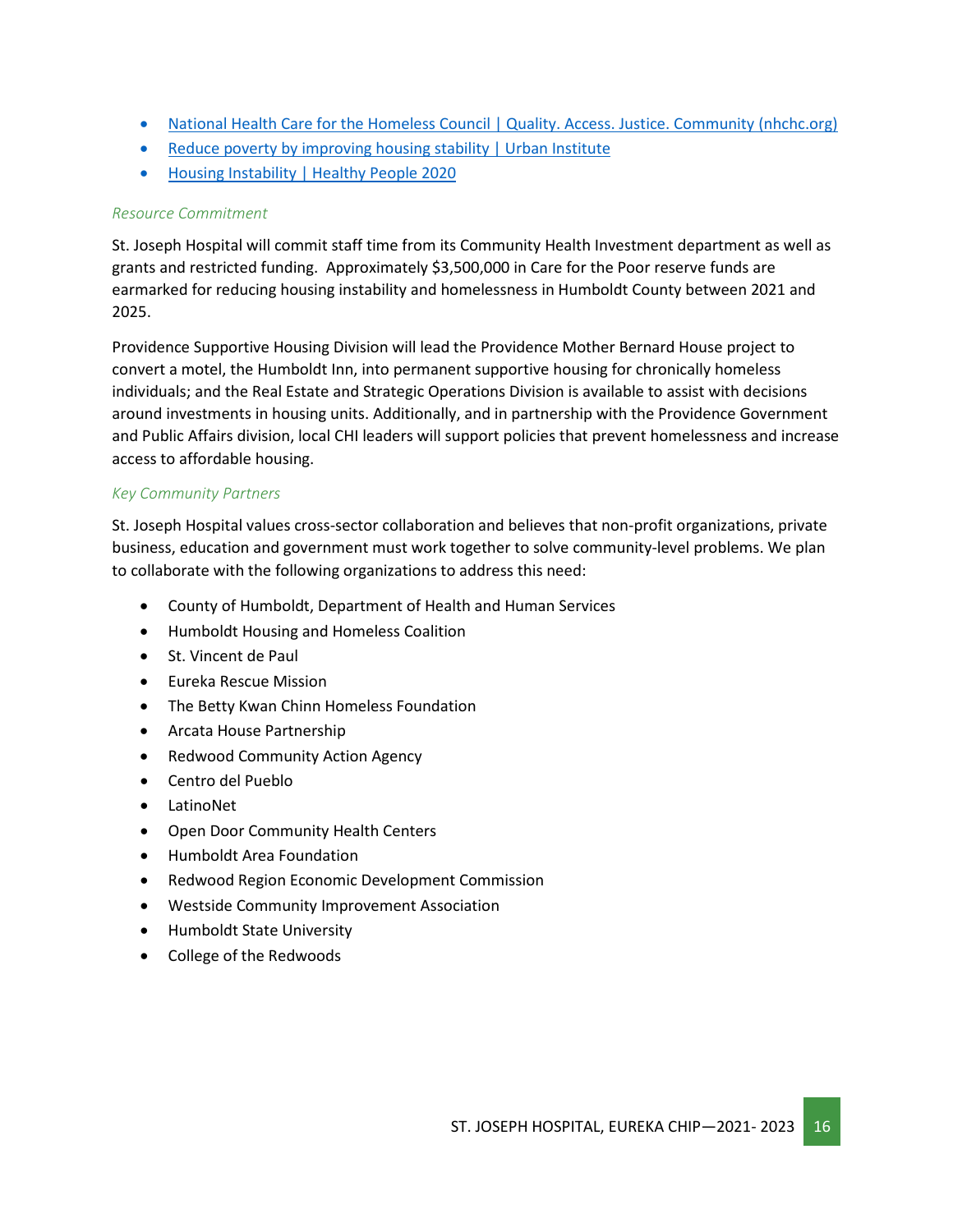#### COMMUNITY NEED ADDRESSED #3: RACISM, DISCRIMINATION AND HEALTH EQUITY

#### *Long-Term Goal(s)*

To actively work to eliminate social inequities and forms of oppression in our communities, ensuring all people have the opportunities and access to living their fullest, healthiest lives. We will be a community partner in undoing institutional racism that prevents our community members from feeling safe, respected, and heard when accessing health services.

|    | <b>Strategy</b>                                                                                                            | <b>Population Served</b>                                 | <b>Strategy Measure</b>                     | <b>Baseline</b> | 2023 Target                                         |
|----|----------------------------------------------------------------------------------------------------------------------------|----------------------------------------------------------|---------------------------------------------|-----------------|-----------------------------------------------------|
| 1. | In partnership with<br>tribal communities,<br>improve health equity<br>for pregnant people                                 | <b>Tribal Communities;</b><br><b>Pregnant People</b>     | <b>Human Centered</b><br>Design process     | N/A             | 3 end user<br>interventions<br>implemented          |
| 2. | Advocate for and<br>improve Language<br>Equity in healthcare,<br>social services and<br>disaster response                  | Non-English<br>speakers                                  | # of language<br>access<br>projects/efforts | N/A             | 10 unique<br>language<br>access<br>projects/efforts |
| 3. | Explore innovative<br>strategies to improve<br>Digital Equity for rural<br>communities on the<br>North Coast               | <b>BBIPOC</b>                                            | # of innovative<br>strategies<br>identified | N/A             | 2 digital equity<br>projects<br>implemented         |
| 4. | Increase awareness of<br>bias in data and<br>promote transparency<br>of those biases in<br>order to promote Data<br>Equity | <b>BBIPOC</b>                                            | <b>TBD</b>                                  | N/A             | <b>TBD</b>                                          |
| 5. | Continue to support<br><b>Food Sovereignty</b><br>efforts                                                                  | Indigenous<br>Communities;<br><b>Migrant populations</b> | Funding provided                            | N/A             | <b>TBD</b>                                          |

#### *Table 4. Strategies and Strategy Measures for Addressing Racism, Discrimination and Health Equity*

#### *Evidence Based Sources and Community Wisdom*

- [Institute for Human Centered Design](https://humancentereddesign.org/)
- Home [NBEC \(birthequity.org\)](https://birthequity.org/)
- [Conceptualising cultural safety at an Indigenous-focused midwifery practice in Toronto, Canada:](https://bmjopen.bmj.com/content/10/9/e038168)  [qualitative interviews with Indigenous and non-Indigenous clients | BMJ Open](https://bmjopen.bmj.com/content/10/9/e038168)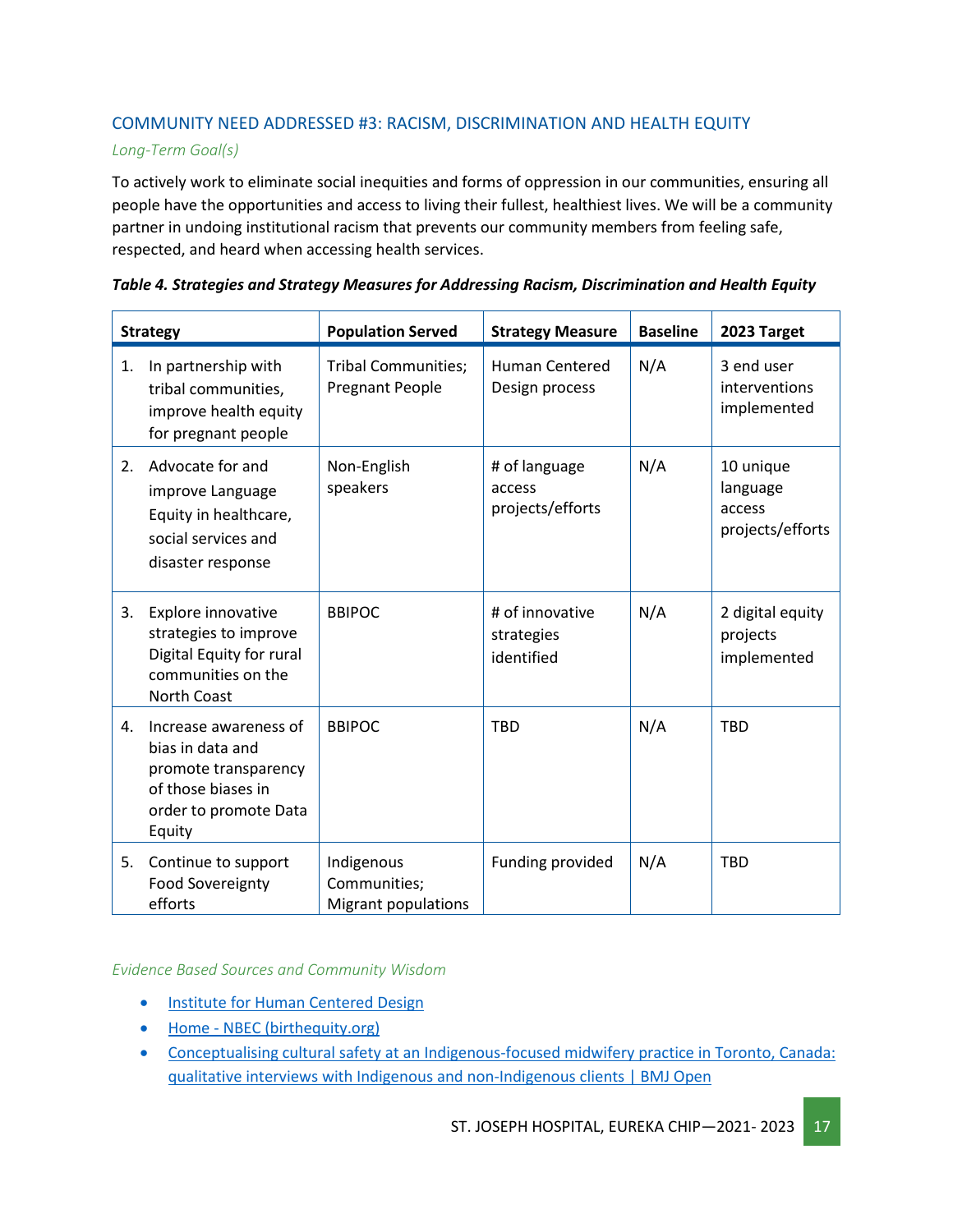- Dr. Cutcha Risling Baldy [Indigenous Voices for Decolonized Futures -](https://www.youtube.com/watch?v=QQfrQyb4yw4) YouTube
- [Center for Social Innovation | Stanford Graduate School of Business](https://www.gsb.stanford.edu/faculty-research/centers-initiatives/csi)
- [Home | Prevention Institute](https://www.preventioninstitute.org/)
- [Food Sovereignty Lab & Cultural Workshop Space | Native American Studies \(humboldt.edu\)](https://nasp.humboldt.edu/fsl)

#### *Resource Commitment*

St. Joseph Hospital will commit staff time from its Community Health Investment department, provide grants to local partners, and help leverage resources from the Providence Health Equity Initiative. In partnership with the Providence Government and Public Affairs division, local CHI leaders will advocate for policies that address social and economic disparities.

#### *Key Community Partners*

St. Joseph Hospital values cross-sector collaboration and believes that non-profit organizations, private business and government must work together to solve community-level problems. We plan to collaborate with the following organizations to address this need:

- Centro del Pueblo
- LatinoNet
- True North
- United Indian Health Services
- K'ima:w Medical Center
- Local Tribal Communities
- Two Feathers Native American Family Services
- With/In Collaborative
- St. Vincent de Paul
- Eureka Rescue Mission
- The Betty Kwan Chinn Homeless Foundation
- Arcata House Partnership
- Food for People
- Open Door Community Health Centers
- Public Health Department
- Humboldt Area Foundation

#### COMMUNITY NEED ADDRESSED #4: ACCESS TO HEALTH CARE

#### *Long-Term Goal(s)*

To improve access to culturally responsive health care and preventive resource for people with low incomes and those uninsured by deploying programs to assist with navigating the health care system. This will ease the way for people to access the appropriate level of care at the right time.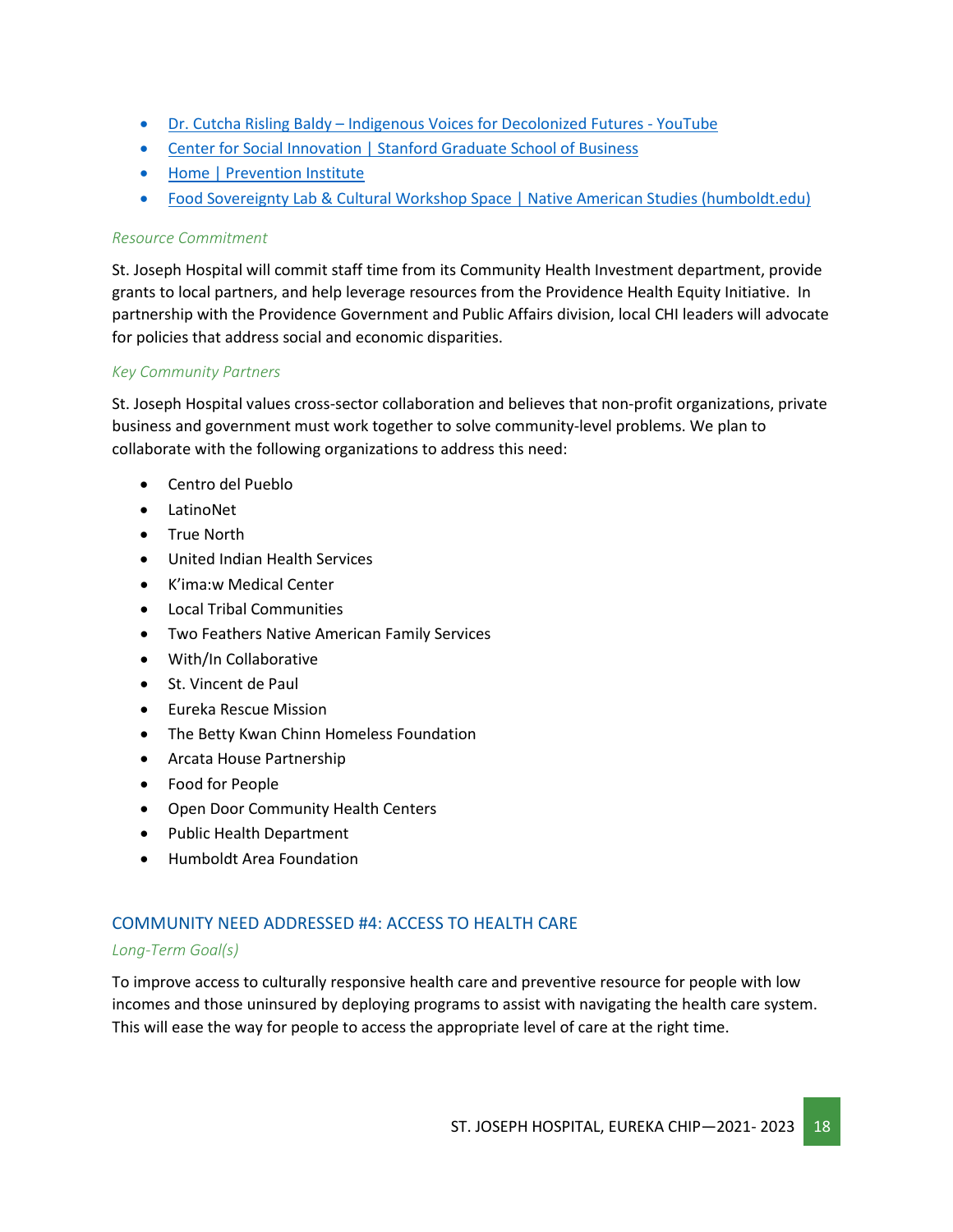|    | <b>Strategy</b>                                                                                                                                                                     | <b>Population</b><br><b>Served</b>                                              | <b>Strategy Measure</b>                                                                  | <b>Baseline</b>                                                               | 2023 Target                  |
|----|-------------------------------------------------------------------------------------------------------------------------------------------------------------------------------------|---------------------------------------------------------------------------------|------------------------------------------------------------------------------------------|-------------------------------------------------------------------------------|------------------------------|
| 1. | Continue to support<br>CHI Programs that<br>provide enrollment,<br>navigation, and care<br>coordination services                                                                    | Latino/a, people<br>experiencing<br>homelessness,<br>families, older<br>adults  | # served by<br>Healthy Kids and<br><b>Families</b><br># served by CARE<br><b>Network</b> | $2020 = 815$<br>served by<br><b>Healthy Kids</b><br>$2020 = 344$<br>served by | <b>TBD</b>                   |
|    |                                                                                                                                                                                     |                                                                                 |                                                                                          | <b>CARE Network</b>                                                           |                              |
| 2. | Increase access to<br>Cancer Care at St.<br>Joseph hospital by                                                                                                                      | <b>Cancer Patients</b><br>traveling greater<br>than 50 miles for                | # of patients<br>served                                                                  | $2020 = 267$<br>patients<br>served                                            | <b>TBD</b>                   |
|    | providing temporary<br>lodging and supportive<br>services                                                                                                                           | treatment,<br>especially low-<br>income patients                                | # of nights stayed<br>at Evergreen Lodge                                                 | $2020 = 2,522$<br>nights                                                      | <b>TBD</b>                   |
| 3. | Increase access to<br>specialty care and<br>procedures for<br>uninsured                                                                                                             | Uninsured<br>community<br>members                                               | # of individuals<br>served through<br><b>Operation Access</b>                            | No Operation<br>Access<br>program in<br>place                                 | <b>TBD</b>                   |
| 4. | Support efforts to<br>launch a Community<br><b>Information Exchange</b><br>in Humboldt County                                                                                       | Community<br>members with<br>low incomes and<br>experiencing<br>vulnerabilities | Funding and in-<br>kind staff time<br>provided                                           | $2020 =$<br>\$20,000 grant                                                    | <b>TBD</b>                   |
| 5. | Support efforts to<br>launch a culturally<br>inclusive and<br>linguistically<br>appropriate<br>Community<br>Organizations Active in<br>Disaster (COAD) in<br><b>Humboldt County</b> | Community<br>members with<br>low incomes and<br>experiencing<br>vulnerabilities | Funding and in-<br>kind staff time<br>provided                                           | $2020 =$<br>\$25,000 grant                                                    | Fully<br>functioning<br>COAD |

*Table 5. Strategies and Strategy Measures for Addressing Access to Health Care*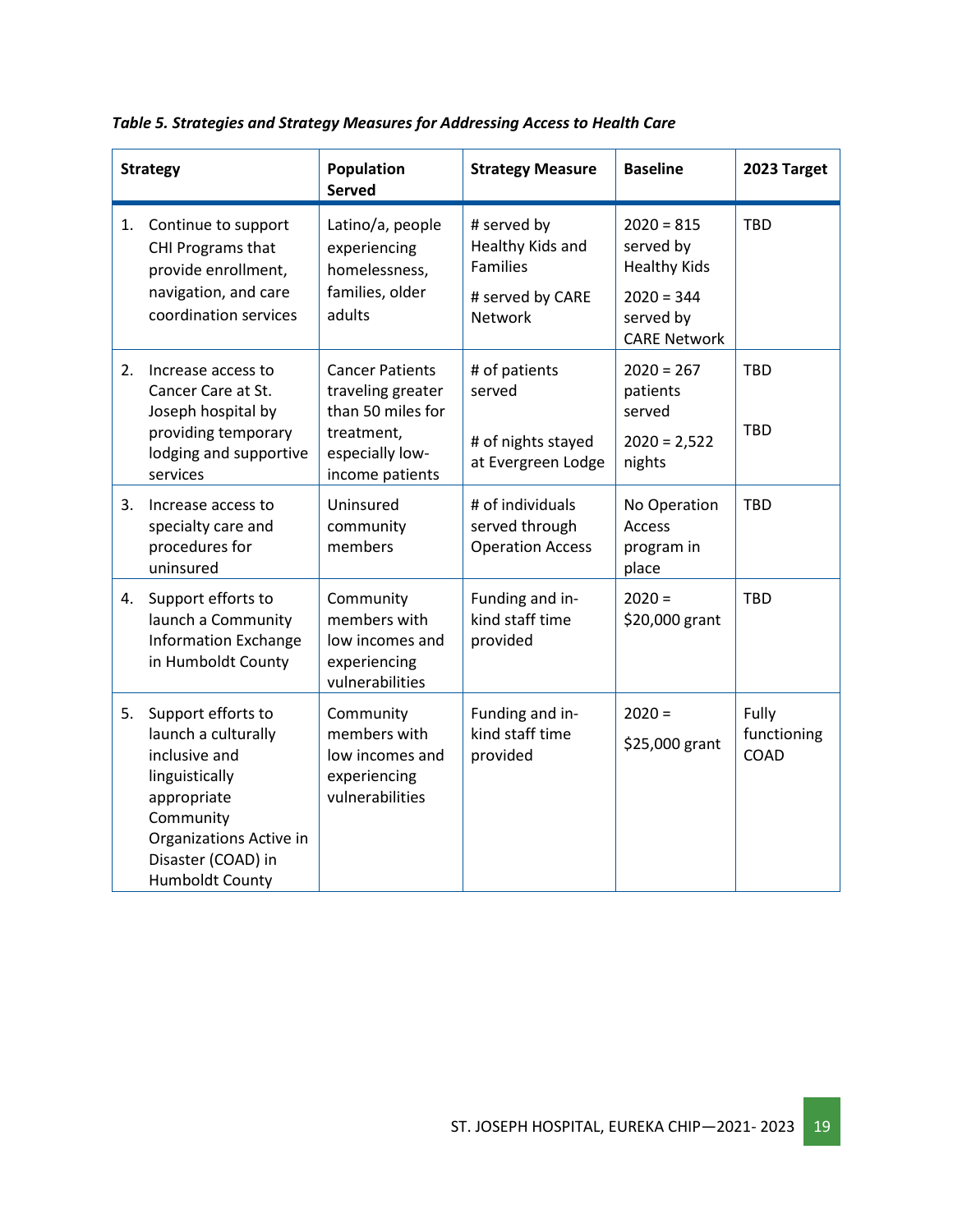*Evidence Based Sources and Community Wisdom*

- *Listening to the Voices of Californians - [California Health Care Foundation \(chcf.org\)](https://www.chcf.org/collection/listening-californians/)*
- *Health Equity | IHI - [Institute for Healthcare Improvement](http://www.ihi.org/Topics/Health-Equity/Pages/default.aspx)*
- *[Health Equity | CDC](https://www.cdc.gov/chronicdisease/healthequity/index.htm)*

#### *Resource Commitment*

St. Joseph Hospital will commit staff time from its Community Health Investment department as well as grants and restricted funding to help fill gaps in the community. We will also utilize Providence Government and Public Affairs to advocate for improvements in access to care when appropriate and partner with Providence Medical Group on initiatives that support vulnerable patient populations.

#### *Key Community Partners*

St. Joseph Hospital values cross-sector collaboration and believes that non-profit organizations, private business and government must work together to solve community-level problems. We plan to collaborate with the following organizations to address this need:

- Open Door Community Health Centers
- United Indian Health Services
- K'ima:w Medical Center
- North Coast Health Improvement and Information Network
- Humboldt State University
- College of the Redwoods
- Humboldt County Office of Education
- Humboldt Area Foundation
- Operation Access

# <span id="page-19-0"></span>Other Community Benefit Programs and Evaluation Plan

|  |  |  |  |  | Table 6. Other Community Benefit Programs in Response to Community Needs |  |
|--|--|--|--|--|--------------------------------------------------------------------------|--|
|--|--|--|--|--|--------------------------------------------------------------------------|--|

| <b>Initiative</b><br>(Community<br><b>Need</b><br>Addressed) | <b>Program Name</b>                                | <b>Description</b>                                                                                                                                              | <b>Population Served</b><br>(Low Income,<br>Vulnerable or Broader<br>Community) |
|--------------------------------------------------------------|----------------------------------------------------|-----------------------------------------------------------------------------------------------------------------------------------------------------------------|---------------------------------------------------------------------------------|
| Access to<br>Care                                            | <b>Family Practice</b><br><b>Residency Program</b> | Three-year Graduate Medical<br>Education program accepting six<br>residents per year; a partnership<br>between St. Joseph Hospital and<br><b>FQHC Open Door</b> | <b>Broader Community</b>                                                        |
| Access to<br>Care                                            | <b>Health Professions</b><br>Education             | Various hospital departments<br>dedicate staff time and<br>resources to train interns;                                                                          | <b>Broader Community</b>                                                        |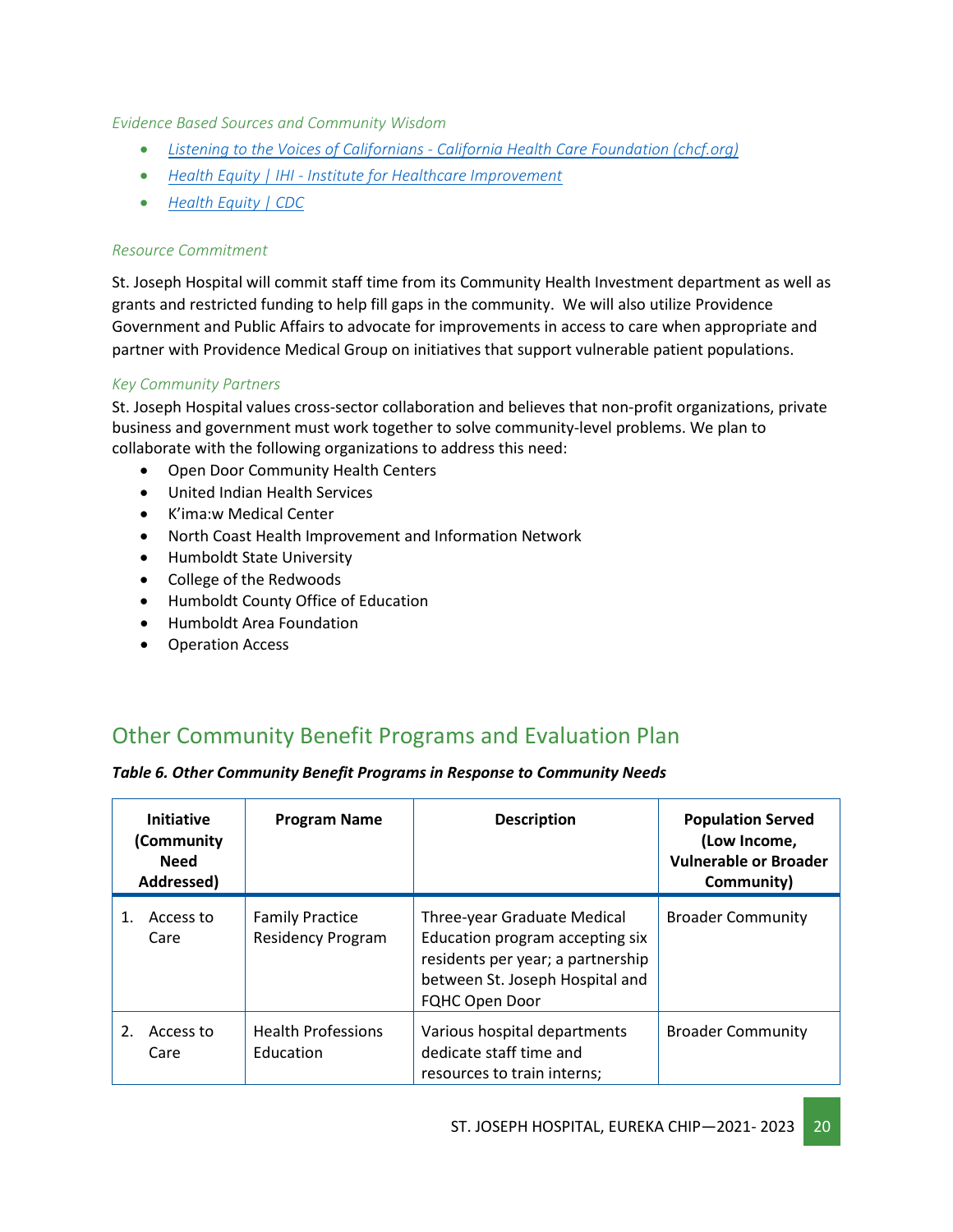|    |                   |                                                                                   | includes Pharmacy, PT, OT,<br>Social Work and Nursing                                                                                                        |                          |
|----|-------------------|-----------------------------------------------------------------------------------|--------------------------------------------------------------------------------------------------------------------------------------------------------------|--------------------------|
| 3. | Access to<br>Care | <b>Health-Careers</b><br><b>Exploration Summer</b><br>Institute (HESI<br>Program) | Summer program for high<br>school students that allows<br>them to explore various health<br>careers                                                          | <b>Broader Community</b> |
| 4. | Access to<br>Care | Level III Trauma<br>Program                                                       | St. Joseph Hospital maintains<br>the skilled surgeons, nurses, and<br>support staff to provide<br>comprehensive trauma services<br>24/7                      | <b>Broader Community</b> |
| 5. | Access to<br>Care | Level II NICU                                                                     | St. Joseph Hospital maintains<br>the skilled physicians, nurses,<br>and facilities to provide a<br>neonatal intensive care unit for<br>the North Coast of CA | <b>Broader Community</b> |
| 6. | Access to<br>Care | RN to BSN program                                                                 | St. Joseph Hospital is a key<br>partner working with HSU and<br>CR in advancing nursing<br>education on the North Coast                                      | <b>Broader Community</b> |